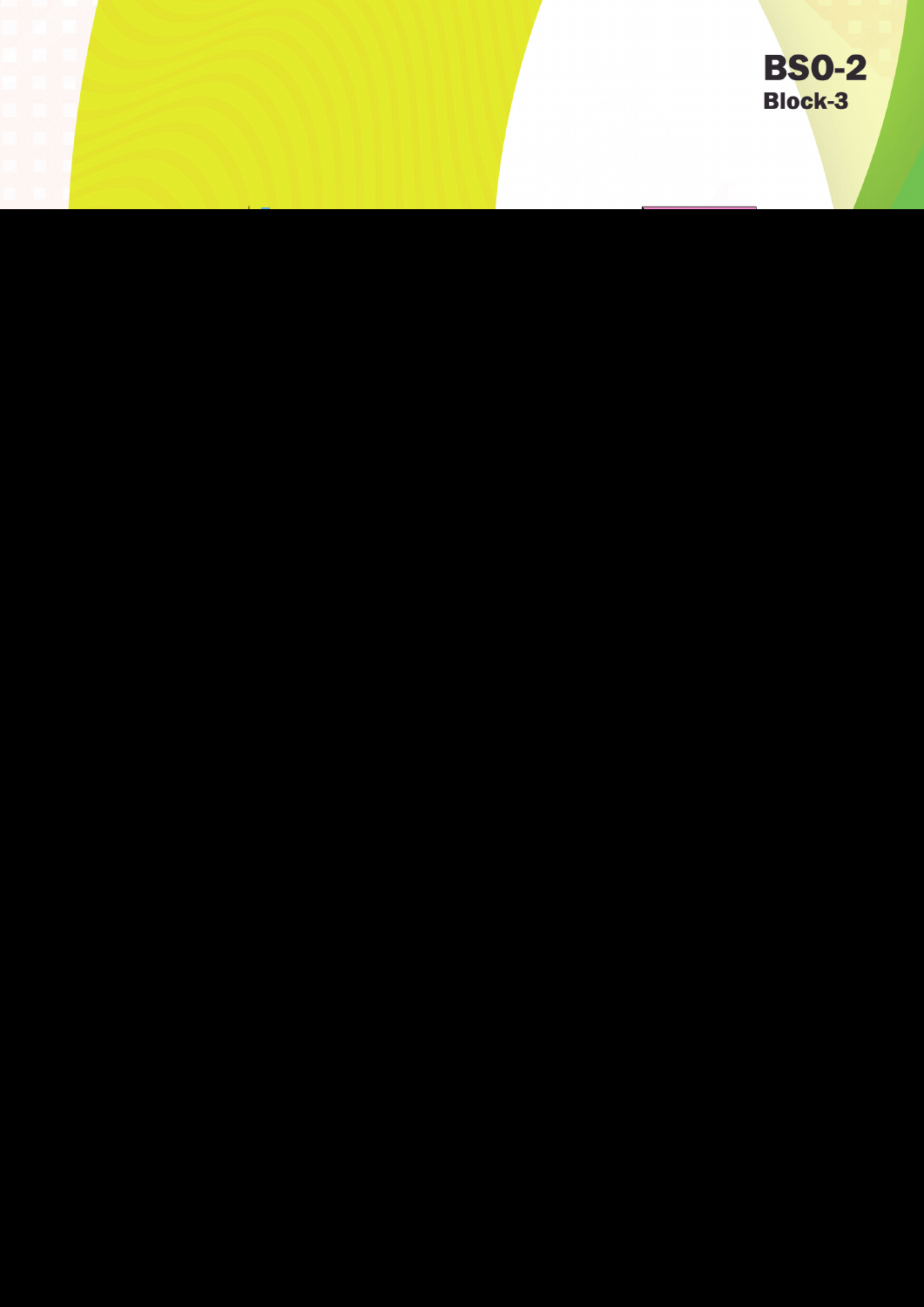# **ACKNOWLEDGEMENT**

The materials used in this block are designed and developed by Indira Gandhi National Open University, New Delhi and Krishna Kanta Handiqui State Open University, Guwahati, Assam.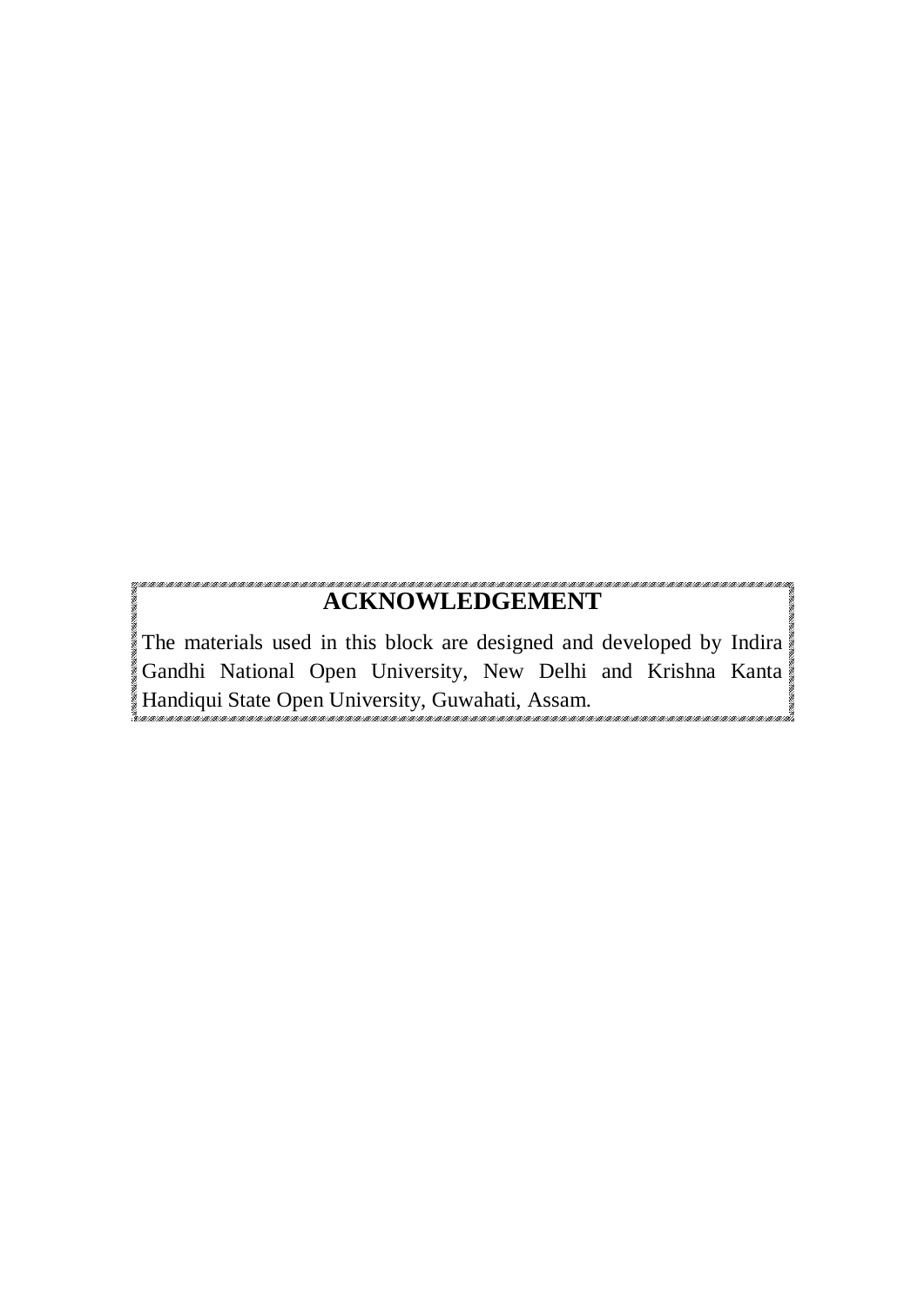

# **BACHELOR OF ARTS (HONOURS) IN SOCIOLOGY (BASO)**

**BSO-2**

**Introduction to Sociology-2** 

# **BLOCK-3**

# **SOCIAL PROCESSES**

- **UNIT 1 MEANING, DEFINITION AND TYPES OF SOCIAL PROCESSES**
- **UNIT 2 ASSOCIATIVE SOCIAL PROCESSES: COOPERATION, ASSIMILATION AND ACCOMMODATION**
- **UNIT 3 DISSOCIATIVE SOCIAL PROCESSES: CONFLICT AND COMPETITION**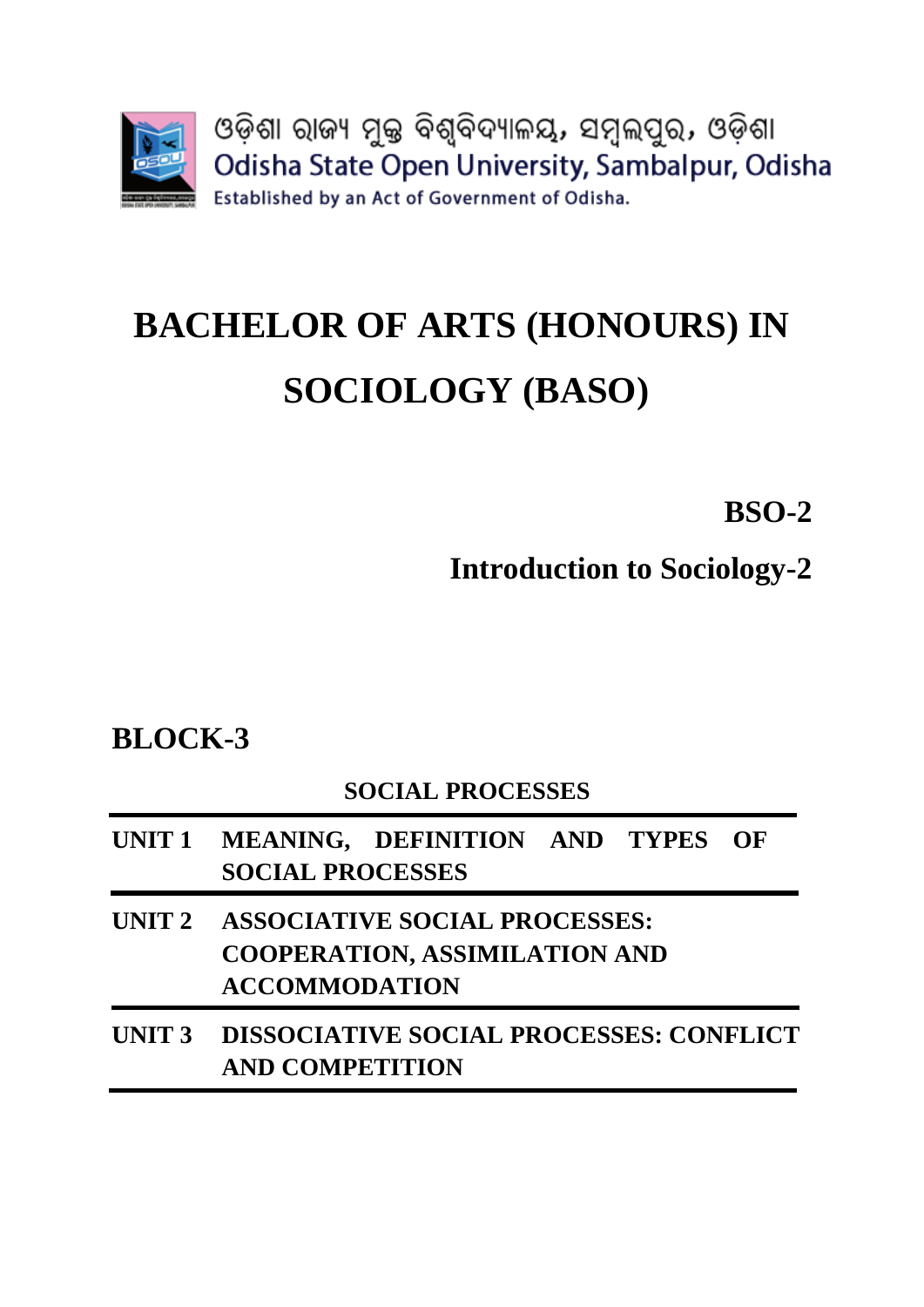# **BLOCK 3 SOCIAL PROCESSES**

The previous Block has discussed the study of social control - the means through which people are led to fill their roles as expected - begins with the study of social order within which people interact. Further, social control has been discussed in great detail as one of the mechanism of maintaining social order-how it operates as a whole, as a changing equilibrium. The present Block discusses the concept of social processes. It consists of three Units. **Unit 1** defines the meaning and characteristics of social processes. Associative social processes such as cooperation, assimilation and accommodation are discussed in **Unit 2**. Similarly, **Unit 3** denotes the dissociative social processes like conflict and competition and their features and this Unit also discusses the interrelationship among cooperation, conflict and competition and their relevance.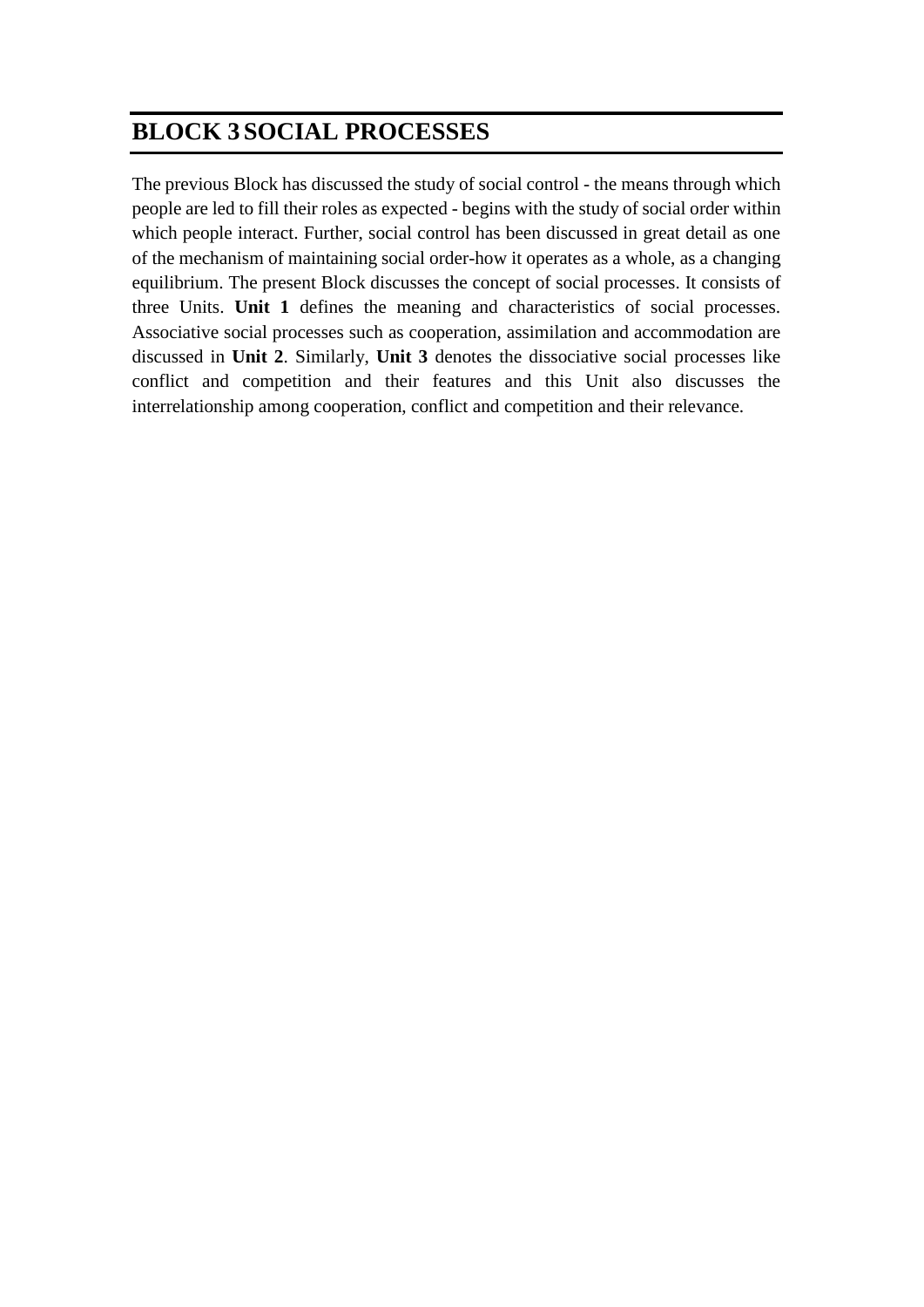# **UNIT 1 MEANING, DEFINITION AND TYPES OF SOCIAL PROCESSES**

#### **STRUCTURE**

- 1.1 Introduction
- 1.2 Learning Objectives
- 1.3 Social Interaction and Social Processes: Meaning and Definition
	- 1.3.1 Social Contact
	- 1.3.2 Direct and Symbolic Interaction
	- 1.3.3 Inter-stimulation and Response
	- 1.3.4 Importance of Interaction
	- 1.3.5 Communication
- 1.4 Types of Social Interaction
	- 1.4.1 Associative social processes
	- 1.4.2 Dissociative Social Processes
- 1.5 Let Us Sum Up
- 1.6 Glossary
- 1.7 Check Your Progress: Answer Keys
- 1.8 References

#### **1.1 INTRODUCTION**

This unit focuses on three important aspects of management of individuals in a society. Every individual interacts with other individuals in order to survive. In the beginning the interaction is with parent or caretaker, later on with other individuals in the society. As interaction takes place there are cooperation, competition and conflicts emerging in these relationships. The term 'social processes' refers to repetitive forms of behaviour, which are commonly found in social life. One of the most extensive treatments of social processes is found in Park and Burgess, Introduction to the Science of Sociology (1921). This highly influential textbook of an earlier period is primarily devoted to the classification and analysis of social processes. In recent decades sociologists have become less interested in social processes themselves and more interested in intensive analysis of behaviour in specific institutional and cultural settings. Yet it remains important for students to be aware of the major social processes found in all groups and societies. The most frequent classification of major social processes is in terms of associative and dissociative social processes such as Cooperation, Accommodation, Assimilation, Competition and Conflict.

The present unit deals with the meaning and definition of the concept of social interaction and social process.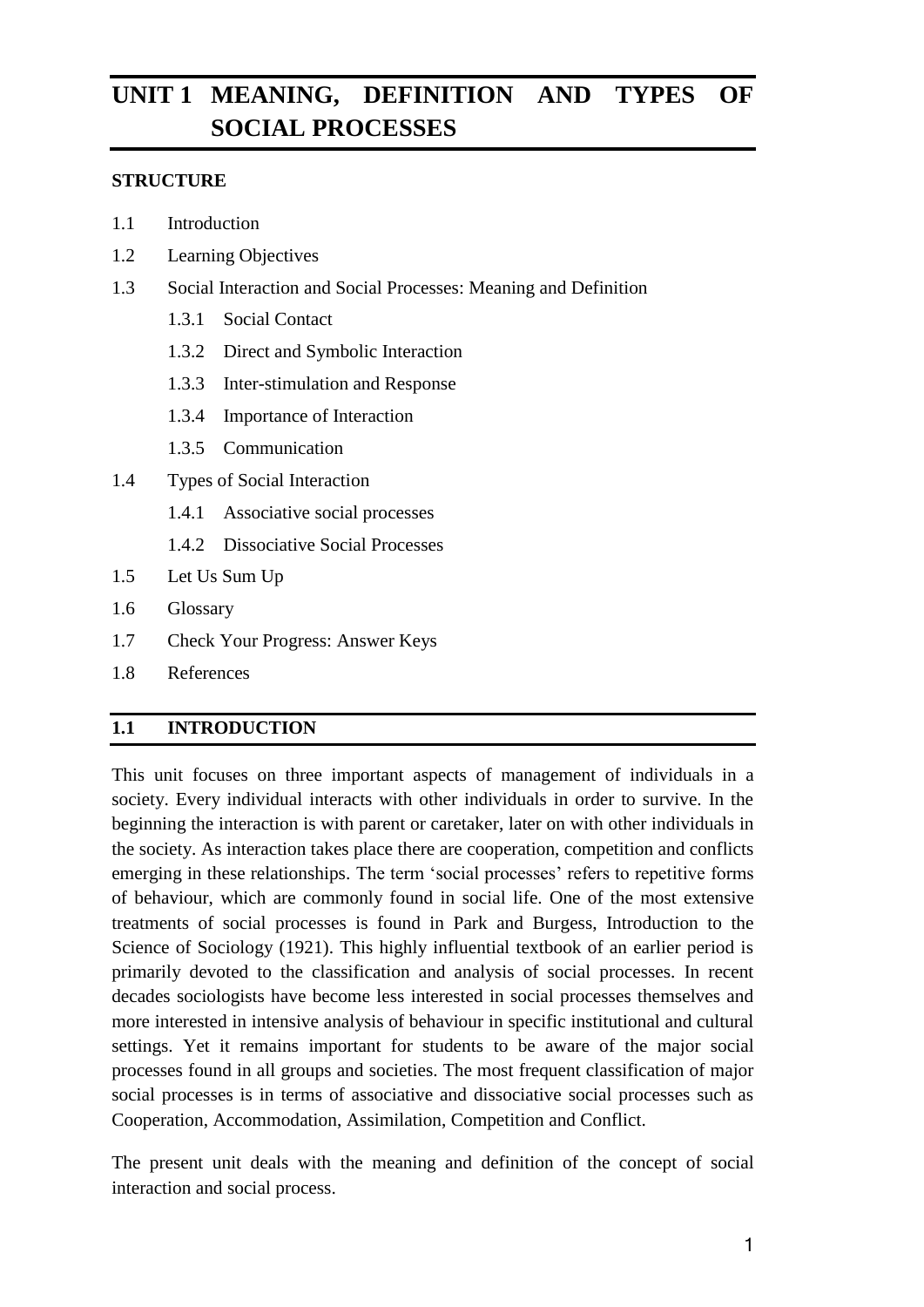#### **1.2 LEARNING OBJECTIVES**

This unit seeks to help you to understand the nature and meaning of social processes, which are an integral part of our social behavior and interaction. After studying the unit you will be able to:

- explain the meaning and definition of social interaction and social process
- define and explain types of social Processes
- know the interrelationship between different types of social processes

#### **1.3 SOCIAL INTERACTION AND SOCIAL PROCESS: MEANING AND DEFINITION**

Much of the thinking about society is in terms of social relationships. One thinks of the relation between father and son, employer and employee, leader and follower, merchant and customer; or, of the relation between friends, between enemies, between children, etc. Such relationships are among the most obvious features of society and consequently it seems an elaboration of the obvious to inquire into their nature. Social relationship represents fundamental ways of organizing social data. In short, a society may be viewed, if one wishes, as a system of relationships.

In analyzing social relationships one soon finds them more complicated than they first appear. They involve *reciprocal obligations, reciprocal statuses*, and *reciprocal ends* and *means* between two or more actors in mutual contact. They refer to form or pattern of interaction between individuals.

Any society contains hundreds and perhaps thousands of socially defined relationships. The immediate family alone may contain as many as fifteen. How many relationships a society utilizes is simply a matter of how many criteria it takes into account in defining behaviour between individuals? The fifteen relationships of the immediate family rest on three criteria - age, sex and generation. Outside the family, an infinite number of criteria may be used, so there is no limit to the number of possible relationships.

It follows that to catalogue all the meaningful relationships in which human beings are involved would be a never-ending task. Instead, they may be classified and dealt with as general types. Any classification, however, must have some point to it. In social sciences, as in all sciences, classification is worthless unless it seizes upon traits that are significant, traits that facilitate causal analysis. For this reason, social relationships have been classified and discussed in terms of the **kind of interaction** they manifest. The most important kinds of interaction singled out for consideration here are conflict, competition and cooperation. Each of these has several sub-types, but mention of the main ones alone is enough to demonstrate that a proper understanding of the forms of interaction is essential to the understanding of society.

Social interaction by definition involves contact, and contact necessarily requires a material or sensory medium. It need not of course require the impingement of one body directly upon another, but it does require the occurrence of direct or indirect sensory stimulation between the interacting parties. The material medium, however,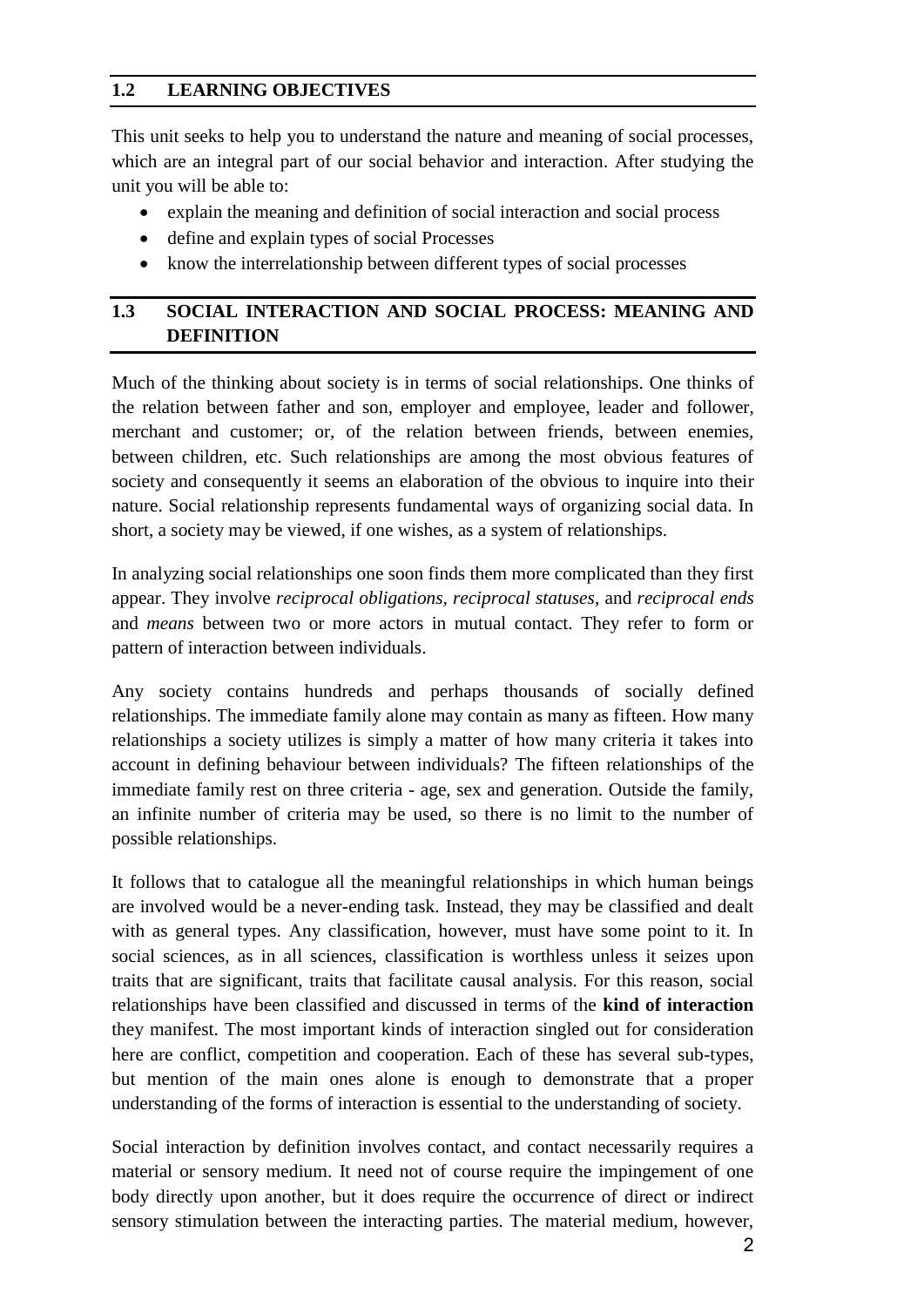is only a necessary, not a sufficient basis of contact. Individuals can be in material contact without being in social contact. For example, two tribes living on opposite sides of swamp and having nothing to do with each other may nevertheless be bitten by mosquitoes that continually carry malaria from one tribe to another. It is not merely physical contact that counts, but meaningful or symbolic contact. Good will may be expressed by either handshake or a spoken phrase, a letter or a smile. Added to the sensory stimulus is a meaningful stimulus. A dead man's will is an indirect and tenuous material link with his heirs, but its physical character is far less important than its meaning. Until material or sensory contact acquires meaning for the subjective selves of the persons concerned, it is not social in the human senses. The social behaviour of human beings consists of acquired responses to the meaningful responses of others. Human interaction in other words, is communicative interaction. The social behaviour of human beings consists of acquired responses to the meaningful responses of others. Human interaction, in other words, is communicative interaction.

The essential feature of communication is that one person infers from the behaviour of another (whether speech, gesture or posture) what idea or feeling the other person is trying to convey. He then reacts not to the behaviour as such but to the inferred idea or feeling. The other person then reacts to his response in terms of the idea or feelingthe meaning behind it. When a girl receives flowers she looks at them and smells them, but her main interest is in the person who sent them and why. Were they sent to end a quarrel, to mark an anniversary, to cement a promise, to say farewell, to brighten an illness? Unless she can answer such questions she will feel a loss, not knowing what to do. It is the meanings behind the behaviour that are involved in the system of mutual expectations previously described as being present in the interacting situation.

Each and every person is a social and cultural being. It is very difficult for people to live in isolation. Human beings always live in various groups and associations. They act and behave in a certain manner. In each and every moment, the behaviour of each individual is affected by the behaviour of others. This interaction is the essence of social life. Green defines social interaction as "the mutual influences that affects groups. Also these groups affect one another in their attempts to solve problems and in their striving towards goals". According to Dawson and Gettys, "Social interaction is a process whereby men interpenetrate the minds of each other." Gish defined social interaction as, "it is the reciprocal influence in which human beings exert on each other through inter stimulation and response." Thus we can say that social interaction refers to the entire range of social relationships, wherein there is reciprocal stimulation and response between individuals.

Social interaction produces some definite influence upon social relations that exists among human beings. Two essential conditions of social interaction are:

- i) Social contact
- ii) Communication

It should now be clear that a significant classification of the kinds of interaction must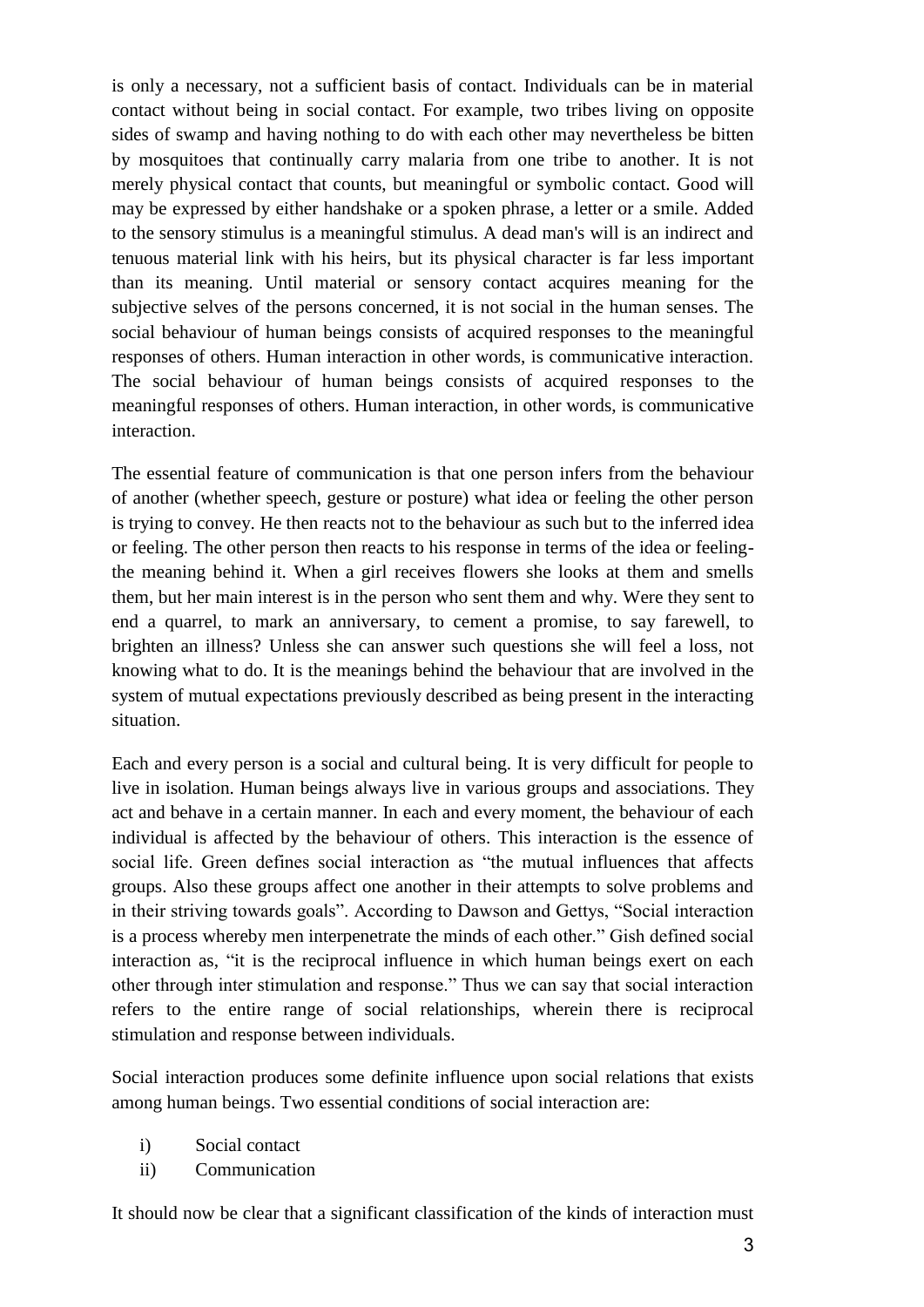keep in view the meaningful character of social contact.

#### **1.3.1 Social Contact**

Social contact can be established through the medium of radio, letters, telephones and other media of communication. Social contact is the first and important phase of interaction. It may be positive or negative. If it is positive, they lead to cooperation, mutual understanding and assimilation. If it is negative, they create hatred, jealousy and conflict. The above forms of social interaction are termed as social processes. MacIver observes, "social process is the manner in which the relations of the members of a group, are brought together to acquire a certain distinctive character. According to Gillin and Gillin, "by social processes we mean those ways of interacting by which we can establish system of relationships or find out what happens when changes of relationships occur or what happens when changes disturb already existing modes of life." In this context we can use three important terms, viz., cooperation, competition and conflict.

#### **1.3.2 Direct and Symbolic Interaction**

Interaction may be direct or symbolic. Direct interaction refers to the activities of a person which may be seen in such conduct of pushing, fighting, embracing etc. through bodily contact with other individuals. Symbolic interaction consists of vocal or other gestures and language, spoken or written. A symbol is a summary of experiences. It may represent a subject, or value or any expected response.

#### **1.3.3 Inter-Stimulation and Response**

Inter-stimulation and response constitute the central nature of interaction. One stimulates the actions, thoughts or emotions of another person and other responds accordingly. Interaction increases mental activity, fosters comparison of ideas, sets new tasks, accelerates and discovers the potentialities of the individual.

#### **1.3.4 Importance of Social Interaction**

The basic foundation of society is Social interaction. It is the most inclusive social process. Individual can't sustain in a society without interaction. Groups develop through interaction with other groups and disintegrate without some stimulation from outside. Society exists only when a large number of persons are interacting. Human interaction takes place in the context of social expectations, rules and norms. It is the process through which culture and structure develops and changes.

#### **1.3.5 Communication**

Social interaction requires essential communication. Besides this, communications are essential adjuncts of social contact. Language, gestures, symbols, radio, telephone, television, newspaper etc. are the media for communication. Human interaction is undoubtedly a communicative interaction. In this context, we can further say that social interaction usually takes place in the form of co-operation, competition, conflict, accommodation and assimilation.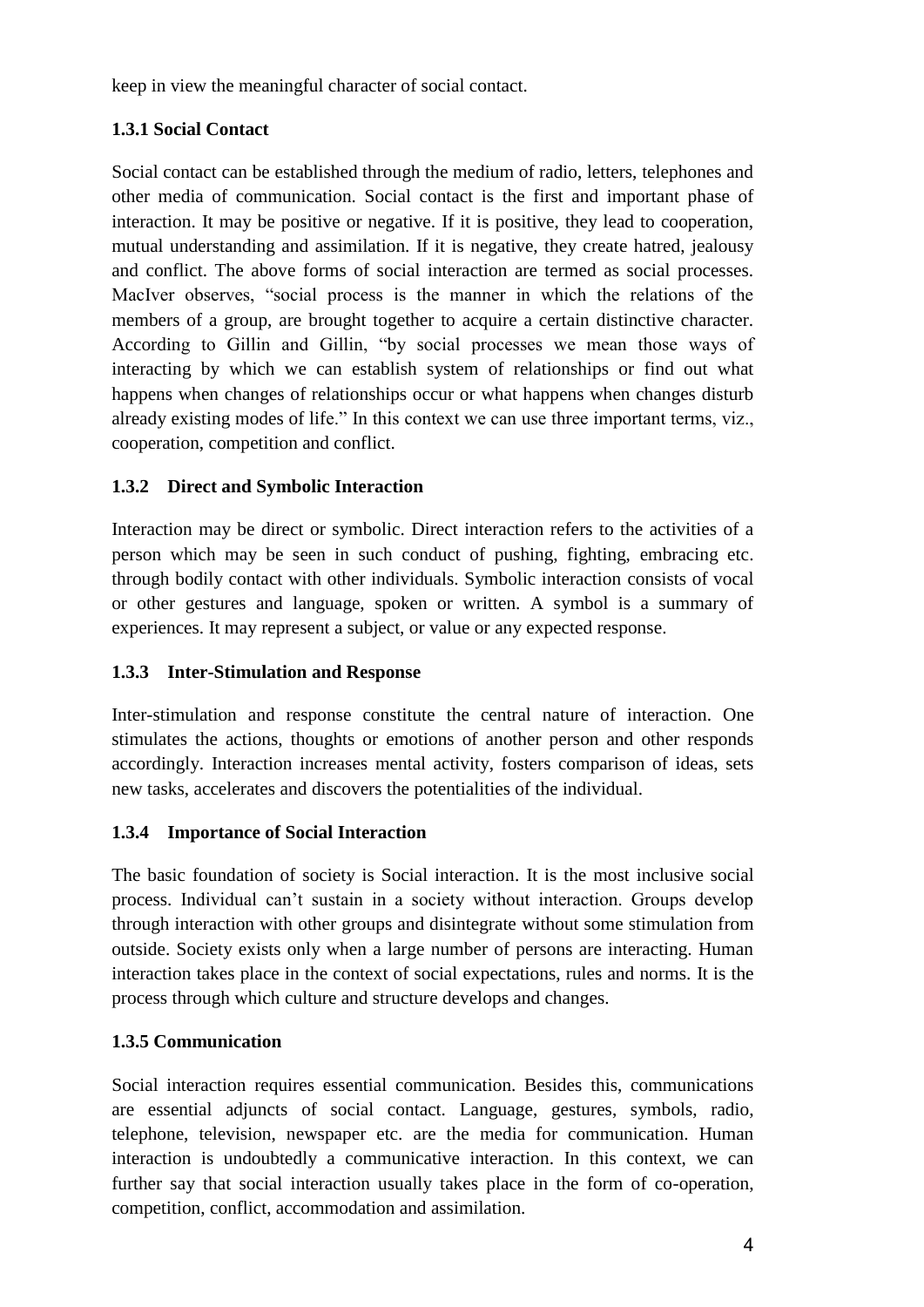Cooperation means working together in the pursuit of a common interest. It is a joint activity. It is the conscious form of social interaction where two or more persons work together to gain a common end. Cooperation may be of different types. Cooperation for human beings is both a psychological and social necessity. On the other hand, competition is an unconscious, impersonal and continuous struggle between individuals and groups for satisfaction. It is a contest to obtain something which does not exist in a quantity sufficient to meet the demand.

Competition, like co-operation, is indispensable in social life. Competition performs many useful functions in society. At different levels, competition occurs. It may be economic, cultural, social, and political. There is no society which is exclusively competitive or exclusively cooperative. Besides competition and cooperation, conflict is another important process in human relations.

Conflict is a conscious action as well as personal activity. It lacks continuity but it is a universal phenomenon. Causes of conflict are mainly individual differences, cultural differences, clash of interest, social change etc. Besides this, conflict serves constructive and positive ends. Conflict has both integrative and disintegrative effects.

Interaction is a two-way process whereby each individual or group stimulates the other and in varying degrees modifies the behaviour of the participants. The behaviour and personality characteristics of individual members of a group affect the behaviour of others and make a significant impact over the functioning of a group as a whole. The behaviour of each individual is affected by the behaviour of other individual. This is known as interaction process and it is the essence of social life. According to Eldredge and Merril, "social interaction is the general process whereby two or more persons are in meaningful contact as a result of which their behaviour is modified, however slightly." Social interaction refers to the entire range of social relationship, wherein there is reciprocal stimulation and response between individuals. Social interaction is of a dual nature, of persons with persons and of groups with groups. The main forms of social interaction are cooperation, competition, conflict, accommodation and assimilation. Combinations of these are called social processes. Social interaction and social process are:

- i. Sequence of events
- ii. Repetition of events
- iii. Relationship between events
- iv. Continuity of events
- v. Special results.

Actually society is an arena where there is expression of different social processes. Social processes are fundamental to the life of a community. Society exists wherever several individuals are in reciprocal relationships. It constitutes an aggregation of individuals in a society. So we can say that there are two forms of social interaction i.e.

- i. conjunctive
- ii. disjunctive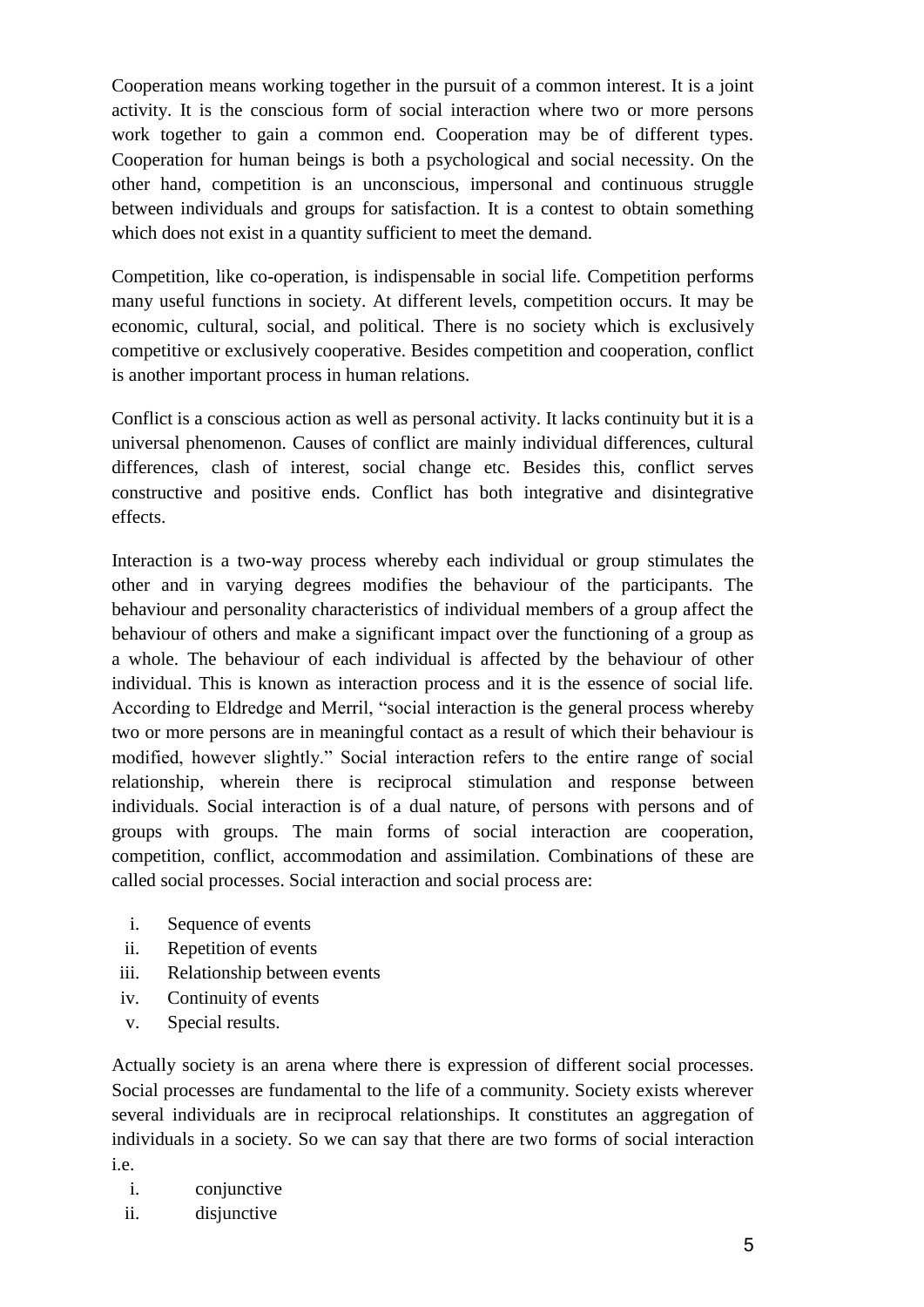Social contact initiates interaction. Social process is a variety of view-points. Social behaviour can be classified on the basis of - (a) their intrinsic nature, (b) the inherent drives, instincts, interests, desires etc. and (c) the observable behaviours upon which observers can agree. Social processes are merely the characteristic ways in which interaction occurs. People interact through social relationships which involve reciprocal obligations, reciprocal statuses and reciprocal ends and means. These social relationships can be examined by the pattern or mode of interaction. These kinds of interaction are called social processes.

Different sociologist defined social processes in different ways. A W. Green defined social processes as merely the characteristic ways in which interaction occurs. According to Ginsberg, "social processes mean the various modes of interaction between individuals and groups including cooperation and conflict, social differentiation and integration, development, arrest and decay." According to Horton and Hunt, the term social process refers to the "repetitive forms of behavior which are commonly found in social life."

#### **1.4 TYPES OF SOCIAL PROCESSES**

We are concerned with two types of social processes such as associative social processes and dissociative social processes. Actually interaction occurs in the form of the above mentioned processes.

#### **1.4.1 Associative Social Processes**

Associative social processes are the social processes which work for the integration and development of society. The associative processes of social interaction are of positive type of interaction. The associative process is always worked for the integration and benefit of society. These processes bring progress and stability in society. Associative processes are also called as conjunctive processes. The associative processes include cooperation, accommodation, adaptation, adjustment, integration and assimilation. Here we shall discuss about three types of interaction. They are co-operation, assimilation and accommodation.

#### **1.4.2 Dissociative Social Process**

The processes that make special contribution towards social differentiation, antagonism and division are called dissociative processes. The dissociative processes of social interaction are of negative type of interaction.

These are also called disintegration of society. It hinders the progress and development of society. Sociologists say that these processes also strengthen the process of social solidarity. Adam Smith defined the role of competition in the economic activities of production, distribution and consumption. Similarly, the contribution of conflict in social structure has been systematically discussed, by Karl Marx, Coser Dahrendrof, Park and Burgess. Competition, conflict and mutual opposition are included in dissociative processes.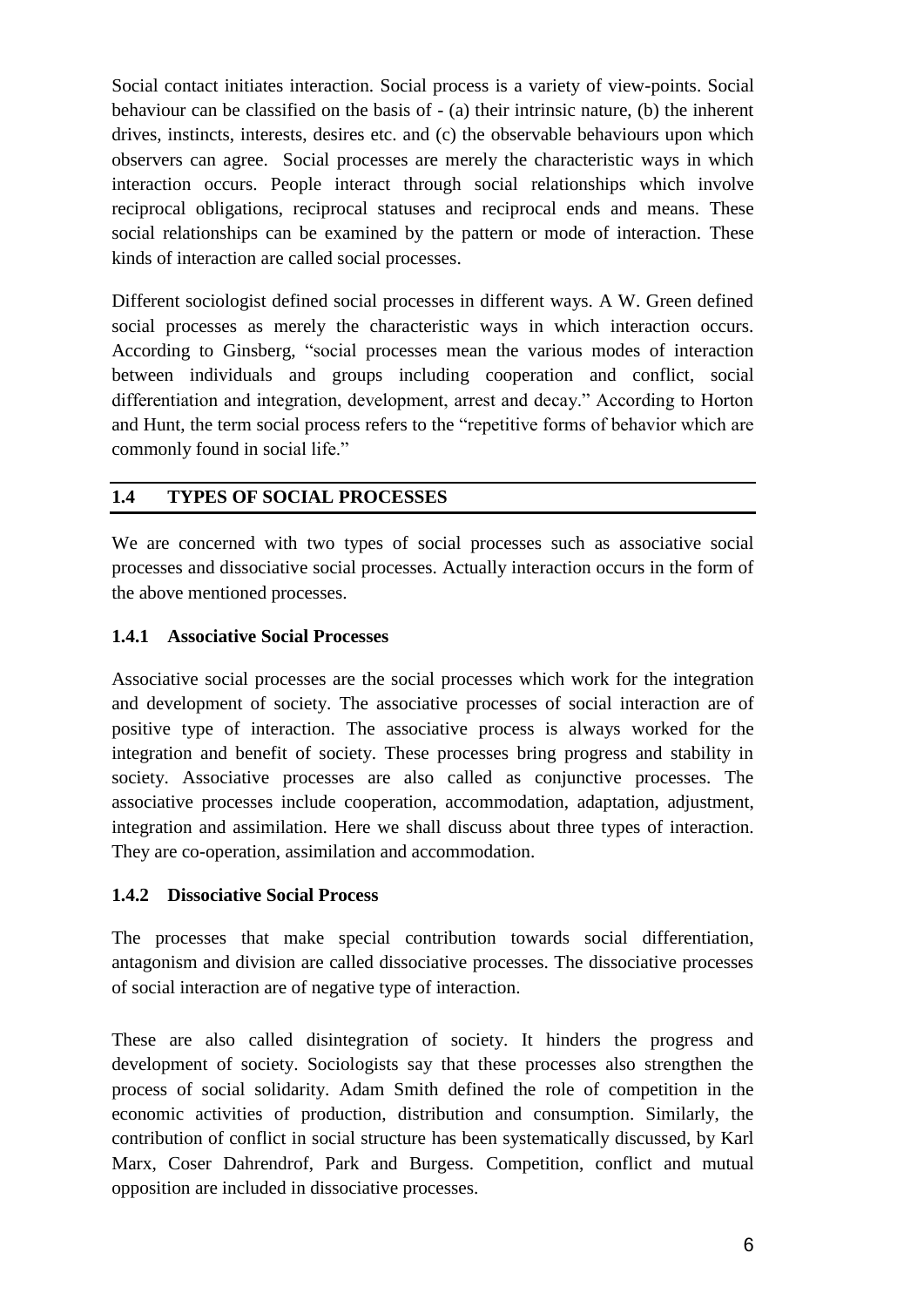#### **Check Your Progress Exercise 1.1**

**Note:**

- I. Use the space provided for your answer.
- II. Check your answers with those provided at the end of this unit.
- **Q.1** Comment "social relationships are best described in terms of kinds of interaction" they manifest? …………………………………………………………………………………… …………………………………………………………………………………… …………………………………………………………………………………… ……………………………………………………………………………………

#### **1.5 LET US SUM UP**

The interactions – cooperation, competition and conflict are elementary, universal and fundamental form. Generally, social contact initiates interaction. Interaction refers to an action done in response to another action, but when this interaction through repetition leads to a result, then it is called a social process. The essential elements of social process are:

- sequence of events,
- repetition of events,
- relationship between events,
- continuity of events; and
- Special result

Not only this, there are some classification which classify social behaviour on the basis of (a) their intrinsic nature, (b) inherent drives, instincts, interests, drives and (c) the observable behaviour upon which observes can agree. In this context we are concerned with the fundamental types, i.e., cooperation, competition, conflict, accommodation and assimilation.

#### **1.6 GLOSSARY**

| <b>Attitude:</b>       | An enduring system of evaluations or feelings in favor of or<br>against a person or group.                                                                       |
|------------------------|------------------------------------------------------------------------------------------------------------------------------------------------------------------|
| <b>Communication:</b>  | The exchange of meaning and mutual influence.                                                                                                                    |
| Group:                 | Two or more people who interact and influence one another.                                                                                                       |
| <b>Group dynamics:</b> | The way in which changes take in the behaviour of other<br>members of the group. Groups can mobilize powerful force<br>which may be constructive or destructive. |
| <b>Interaction:</b>    | Interaction is a two-way process whereby each individual or<br>group stimulates the other and in varying degrees which                                           |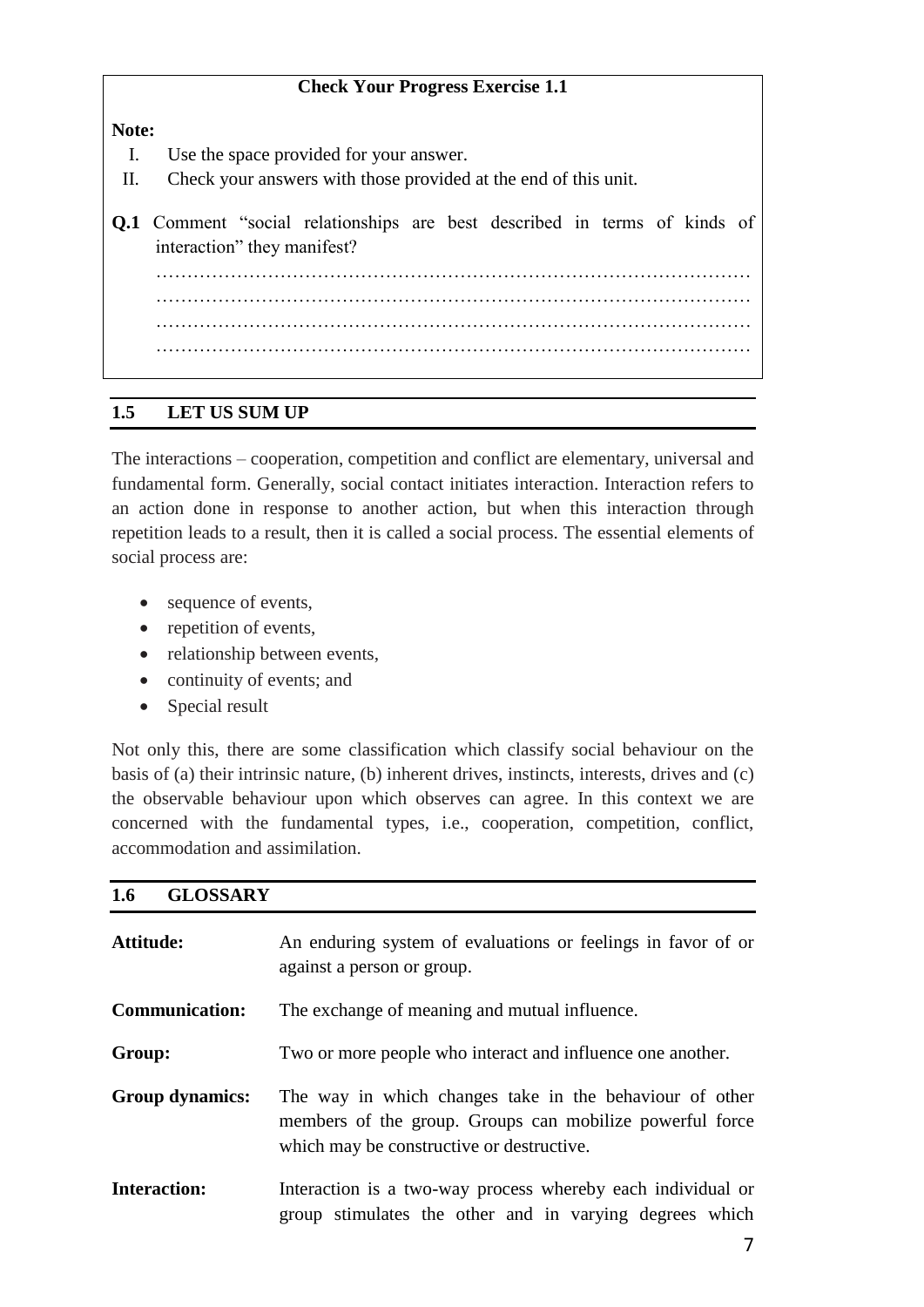modifies the behaviour of the participants.

- **Social cohesion:** Degree to which group members share common beliefs, practices and values and thus act together.
- **Social distance:** Degree to which individuals are willing to interact with people from different social background.

#### **1.7 CHECK YOUR PROGRESS: ANSWER KEYS**

**Answer to Q.1:** Any society contains hundreds and perhaps thousands of socially defined relationships. The immediate family alone may contain as many as fifteen. How many relationships a society utilizes is simply a matter of how many criteria it takes into account in defining behaviour between individuals? The fifteen relationships of the immediate family rest on three criteria-age, sex and generation. Outside the family an infinite number of criteria may be used, so there is no limit to the number of possible relationships.

> It follows that to catalogue all the meaningful relationships in which human beings are involved would be a never-ending task. Instead, they must be classified and dealt with as general types. Any classification, however, must have some point to it. In social sciences, as in all natural and physical sciences, classification is worthless unless it seizes upon traits that are significant traits that facilitate causal analysis. For this reasons, social relationships have been classified and discussed in terms of the *kind of interaction* they manifest.

#### **1.8 REFERENCES**

- 1. Davis, K. (1954). *Human society*, NY: McGraw-Hill Book Company.
- 2. MacIver, R.M. & Page (1964). *Society: An introductory analysis. London:*  Macmillan Press Ltd.
- 3. Rawat, H.K. (2007). *Sociology: Basic concepts*. Jaipur: Rawat Publications.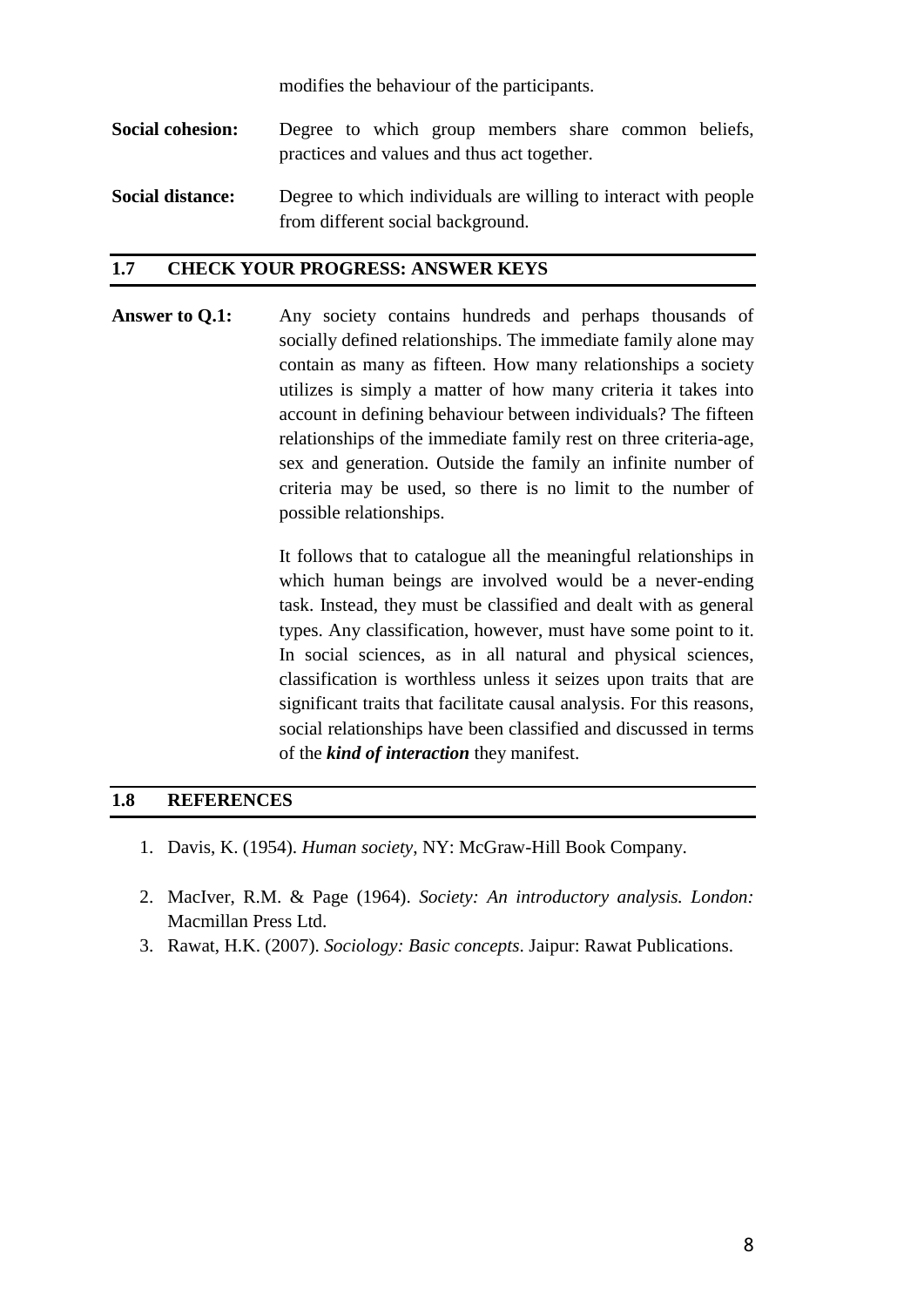# **UNIT 2 ASSOCIATIVE SOCIAL PROCESSES: COOPERATION, ASSIMILATION AND ACCOMMODATION**

#### **STRUCTURE**

- 2.1 Introduction
- 2.2 Learning Objectives
- 2.3 Cooperation: Meaning and Definition
	- 2.3.1 Characteristics of Cooperation
	- 2.3.2 Types of Cooperation
	- 2.3.3 Role of Cooperation
- 2.4 Assimilation: Meaning and Definition
	- 2.4.1 Characteristics of Assimilation
	- 2.4.2 Advantages and Disadvantages of Assimilation
- 2.5 Accommodation: Meaning and Definition
	- 2.5.1 Characteristics of Accommodation
	- 2.5.2 Forms of Accommodation
	- 2.5.3 Need of Accommodation
- 2.6 Let Us Sum Up
- 2.7 Glossary
- 2.8 Check Your Progress: Answer Keys
- 2.9 Model Questions
- 2.10 References

#### **2.1 INTRODUCTION**

This unit focuses on three important aspects of management of individuals in a society. Every individual interacts with other individuals in order to survive. In the beginning the interaction is with parent or caretaker, later on with other individuals in the society. As positive interaction takes place there are cooperation, assimilation and accommodation emerging in these relationships. The present unit deals with all these three aspects and points out their importance and functions and how individuals work through their cooperation, assimilation and accommodation so as to achieve their stipulated goals.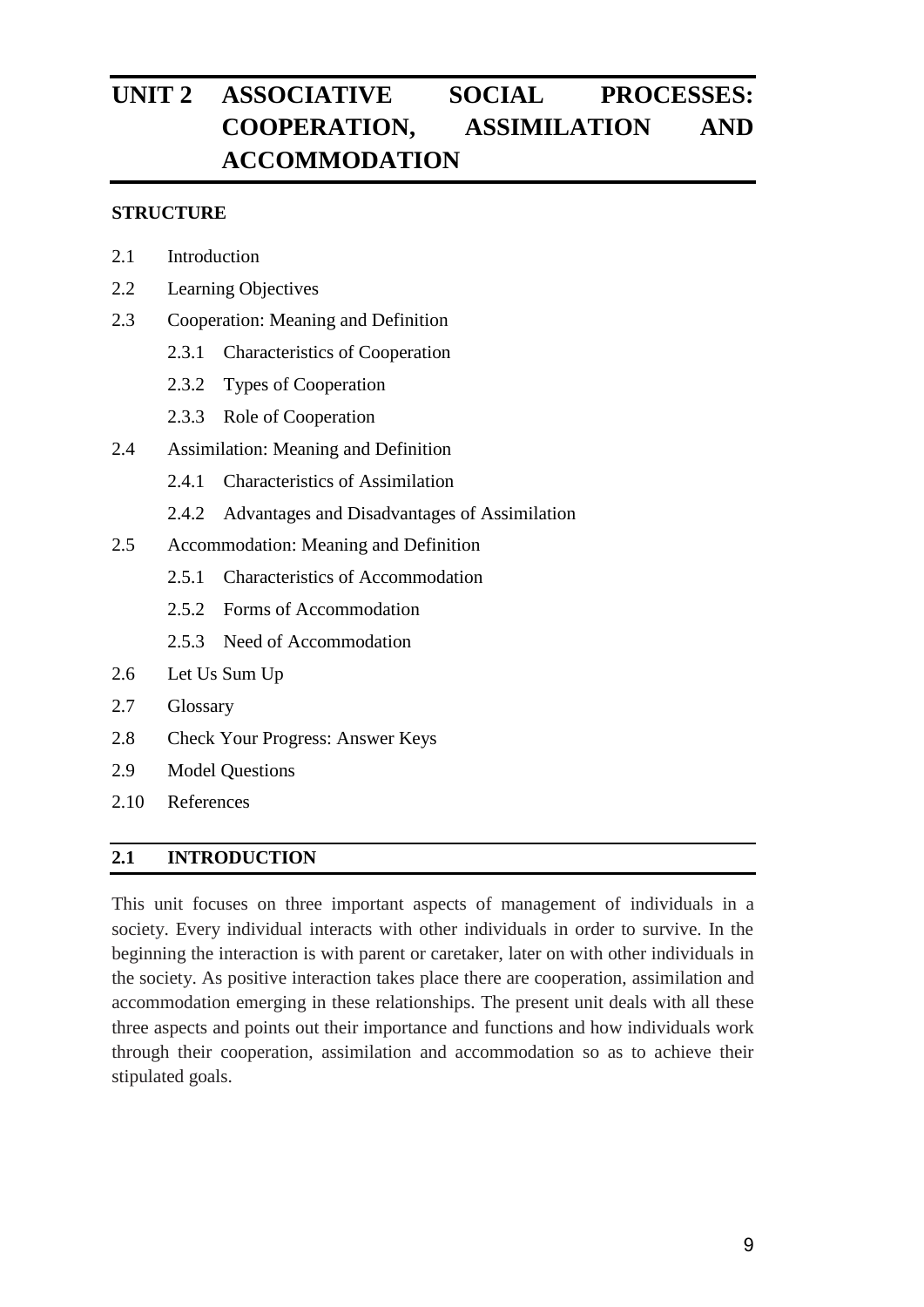#### **2.2 LEARNING OBJECTIVES**

After reading this unit, you will be able to;

- define and explain cooperation;
- describe about the social process of assimilation;
- term the process of accommodation.

#### **2.3 COOPERATION: MEANING AND DEFINITION**

Cooperation is an integrating activity and is believed to be the opposite of competition. The word "cooperation" is derived from the two Latin words "co" meaning together and "operari" meaning to work. It is thus a joint activity in pursuit of common goals or shared rewards. It is goal oriented and conscious form of social interaction. Actually it involves two elements  $-$  (i) common end and (ii) organized effort. It is the process by which individuals or groups combine their effort, in a more or less organized way for the attainment of common objective. Generally cooperation means working together for a common objective. In many festivals, volunteers work together to collect money from different parts and want to organize the program successfully and everybody want to stretch forward their hands to celebrate the occasion successfully. Among the members of the group, there seems to be indication of good interaction process. All of them behave in co-operative manner. Co-operation is brought about by several factors which includes the following:

- a) desire for individual benefits
- b) desire to give and share
- c) total decision on common purposes
- d) situational necessity and
- e) desire to achieve larger goals

Cooperation implies a regard for the wishes of other people and is often regarded as unselfish, but human may also find that their selfish goals are best served by working together with their fellows.

According to Merrill and Eldredge, "cooperation is a form of social interaction wherein two or more persons work together to gain a common end." Similarly, A.W. Green, "Cooperation is the continuous and common endeavor of two or more persons to perform a task or to reach a goal that is commonly cherished." Fairchild, "Cooperation is the process by which the individuals or groups combine their effort, in a more or less organized way for the attainment of common objective."

Thus, cooperation is a process of working together to achieve a common goal.

#### **2.3.1 Characteristics of Cooperation**

The important characteristics of cooperation are as follows:

a. Cooperation is a conscious process where individuals or groups work together consciously with an aim.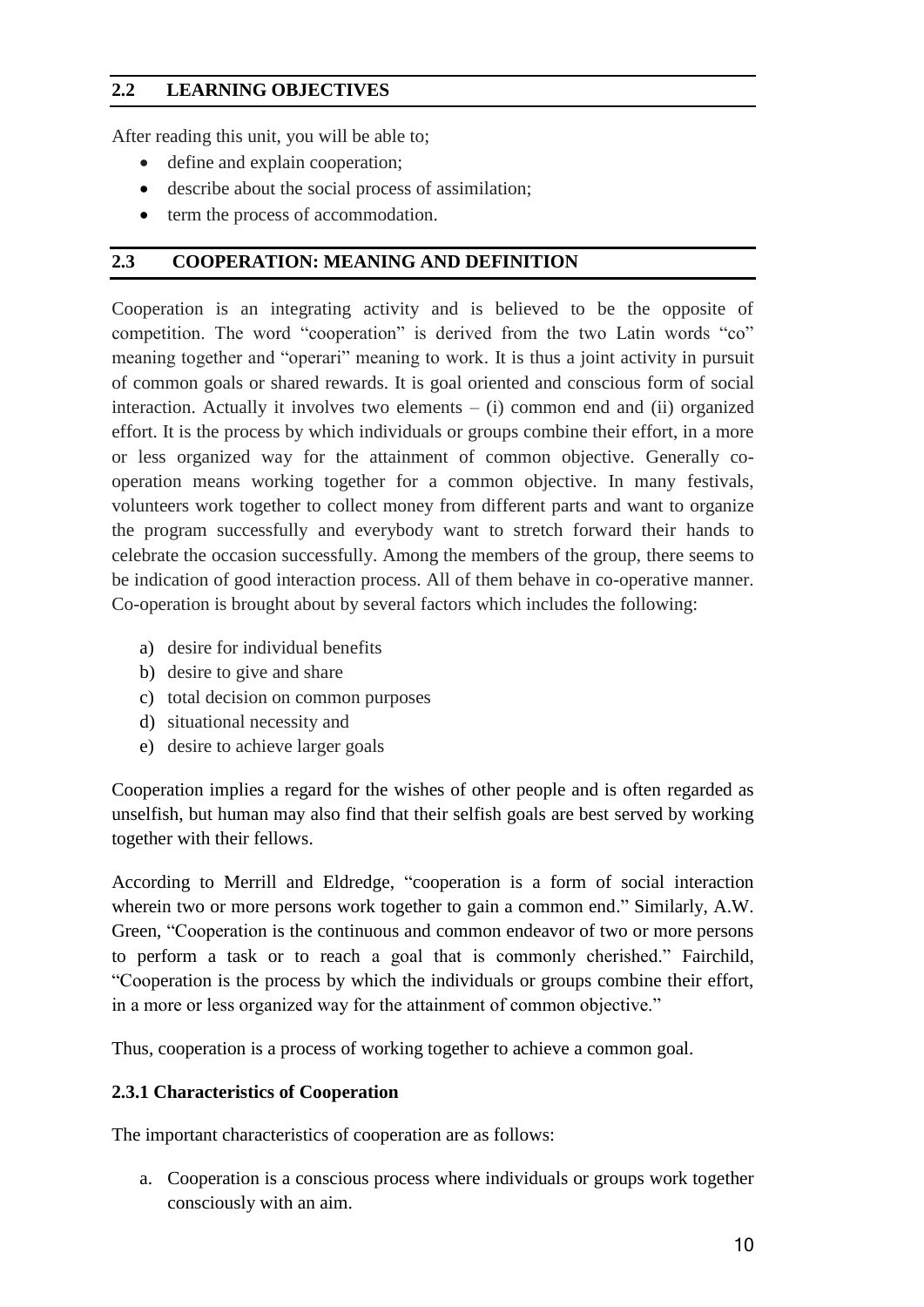- b. It is a personal process
- c. Cooperation is a continuous process without which society cannot develop.
- d. Cooperation is a universal process which is found in all groups and societies.

#### **2.3.2 Types of Cooperation**

We can classify cooperation into five categories, viz.

- i) Direct cooperation
- ii) Indirect cooperation
- iii) Primary cooperation
- iv) Secondary cooperation and
- v) Tertiary cooperation

#### **i) Direct Cooperation:**

The essential characteristics of this kind of cooperation are that people do in company the thing which can also do separately. In this category cooperating individuals do things of common interest together and perform identical functions. Playing together, worshiping together are the examples of direct co-operation. Under this category we include all those activities in which people do like things together-play together, worship together, till the fields together, labour together in myriad ways. In such activities, there may be minor diversities of task-you wash, will dry-but their essential character is that people do in each other's company the things which they can also do separately or in isolation. They do them together, either because the face-to-face situation is itself a stimulus to the performance of the task or because it brings some other social satisfaction. Direct cooperation is exemplified also when people perform together tasks that would be difficult for one of them to perform alone as when they pull together on a line or together storm a barricade.

#### **ii) Indirect Cooperation:**

In this type of cooperation individual work towards a common end each has his own specialized functions. Thus, we can say that indirect cooperation is obtained when people perform dissimilar tasks towards a common end, i.e., each has its specialized role to play. In the modern society it is the indirect cooperation which is more in play than the direct cooperation because technological changes require specialization of skills and functions. Under this category we include all those activities in which people do unlike tasks but directed towards a single end. Here the principle of the division of labour comes into play, a principle that is: embedded in the very nature of social life. The division of labour is revealed in the procreation of life in the upbringing of a family. It is revealed whenever people pool their differences or for common ends. In industry, in government, in scientific research, even in recreational activities, functions tend to become more and more specialized. This process is more manifest in urban than in rural life, but the disappearance of the "husking bees" and "thrashing rings" signal the fact the people have to satisfy in other ways the need for social stimulation formerly satisfied through direct co-operation.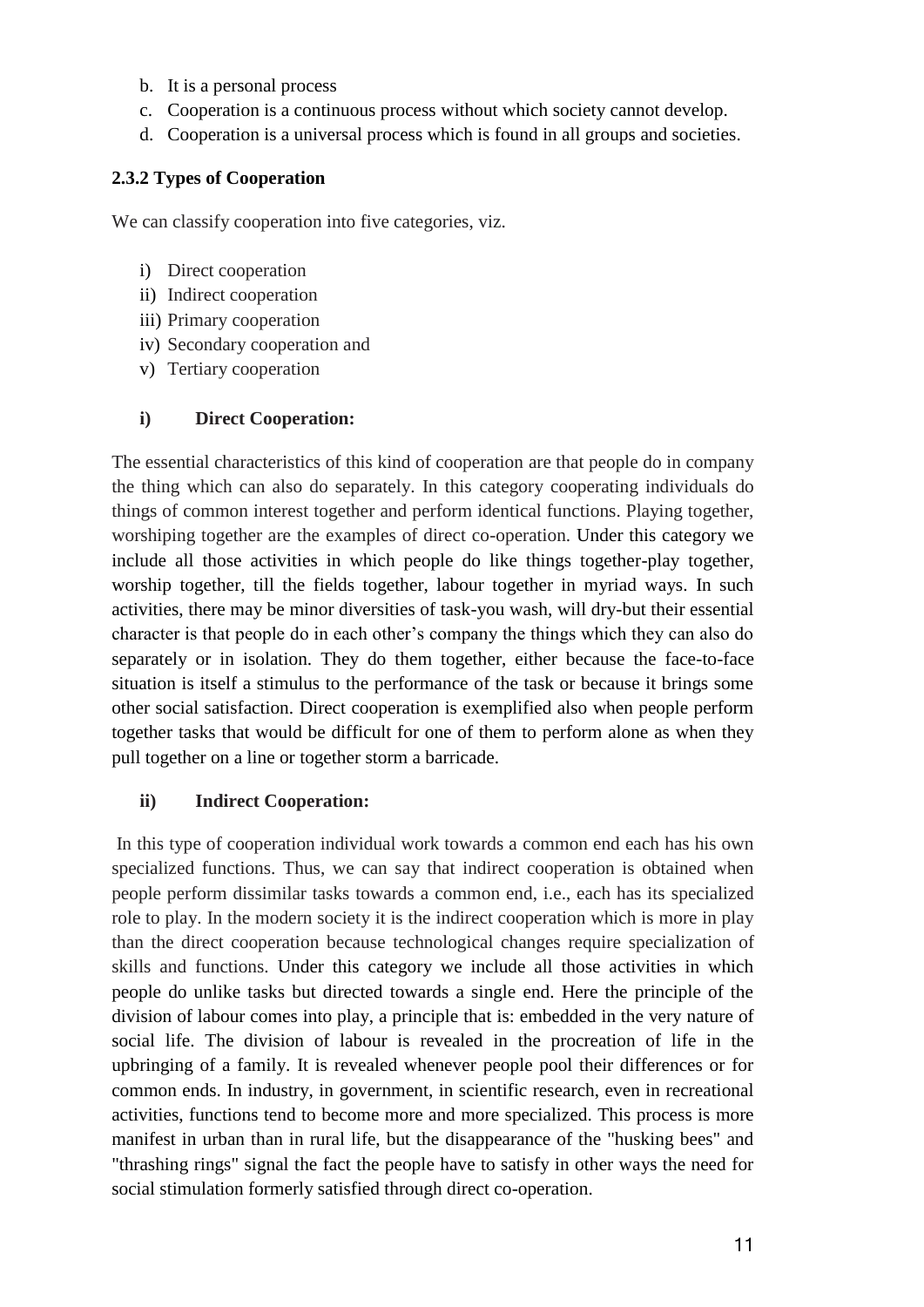The replacement of direct by indirect cooperation has accompanied our great technological advances, which clearly require specialization of skills and functions. But in terms of human needs, this is not all gain. It is often claimed that the individual of modern industrialized and urbanized society, increasingly separated from face-toface co-operative modes of activity and more and more a "specialist" detached from close ties of intimate community life, tends to take on the highly individualized, neurotic characteristics as depicted by a growing number of writers.

### **iii) Primary Cooperation:**

There is an identity of interest between the individual and the group. It is the cooperation which is found in primary groups such as family. Not only family but also peer groups is also called primary cooperation where people have to choose faceto-face relations. We can also say that interest of the individual merge with the interest of the primary group.

# **iv) Secondary Cooperation:**

Secondary cooperation is the characteristic feature of the modern civilized society and is mainly found in secondary groups. It is highly formalized and specialized. Most of the members of a group feel some loyalty towards the group, but the welfare of the group is not their first consideration. This type of cooperation is generally found in the secondary group, viz., government, industry, church and trade union etc.

### **v) Tertiary Cooperation:**

This is the interaction between various big and small group to meet a particular situation. Here the individual or group who wants to compete with one another, come together and cooperate with each other for a specific purpose. In such type of cooperation the attitudes of the cooperating parties are purely opportunistic. It may be found between two or more political parties, castes, tribes, religious groups etc.

# **2.3.3 Role of Cooperation**

It is a universal phenomenon. Cooperation for human beings is both a psychological and social necessity. Individual as well as collective goals cannot be achieved without cooperation. Cooperation is essential for maintenance of social order. We cannot do anything without cooperation, if we are to live as members of the society. Family members cooperate with each other in terms of sharing economic, emotional and social requirements of one another. All the activity in each and every family is done in a cooperative way. People learn their first lesion in cooperation as members of the family. The physical, mental and even the spiritual needs of the individual remain unsatisfied if he does not agree to cooperate with his fellow members.

Cooperation helps society to progress. Progress in science and technology, agriculture and industry, transport and communication, etc would not have been possible without cooperation. Individuals who cooperate may generate unbounded enthusiasm. In democratic countries, cooperation has become a necessary condition of people's collective life and activities.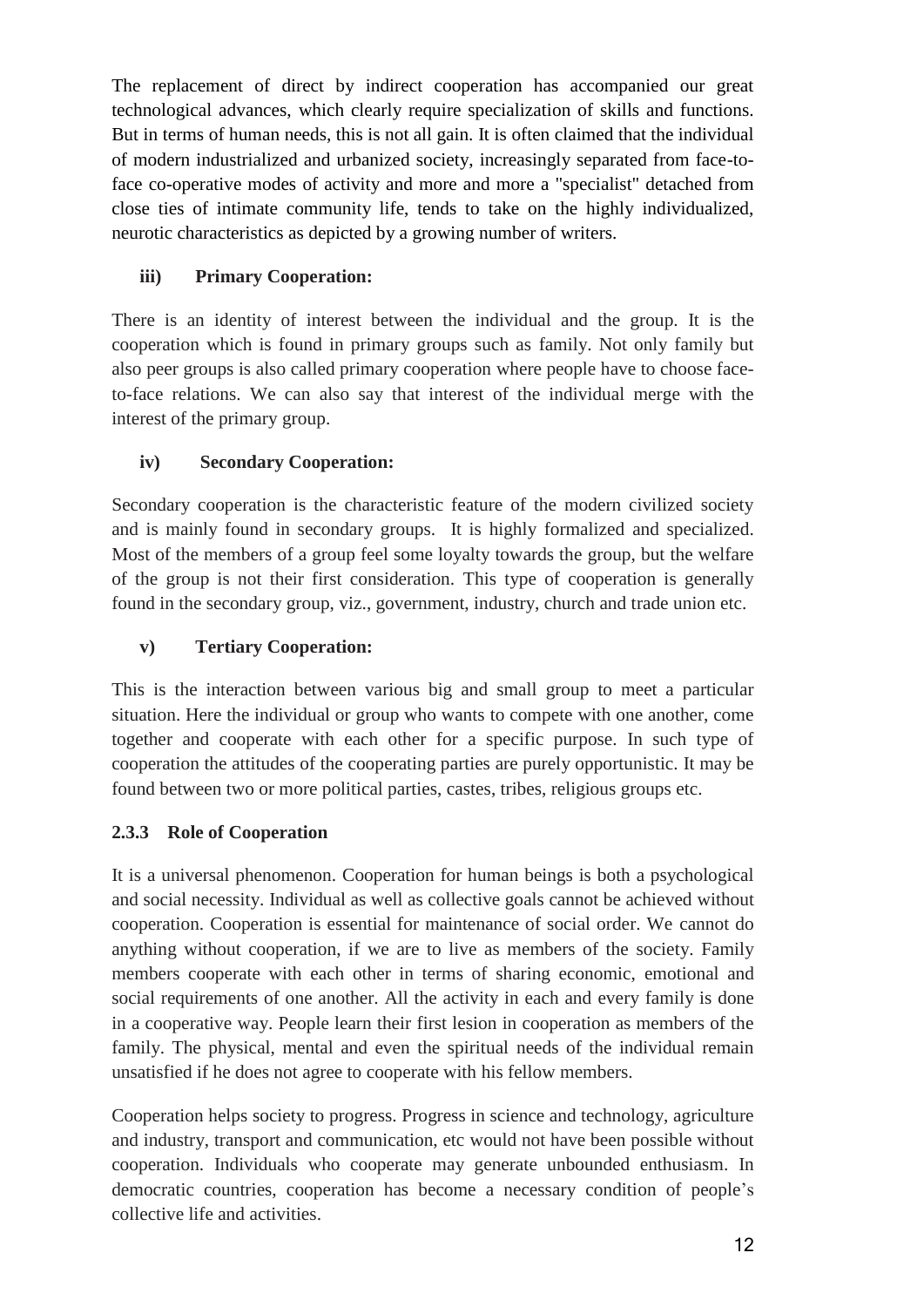Within these common goals the members of the society have diverse individual and immediate goals or purposes. In the example of the farmer, wholesaler and retailer we have seen that the fulfillment of the individual goals is such that it enables the achievement of common goals. Individual goals are fulfilled in a way that common goals are fulfilled. In this process there is cooperation in society and the social life is maintained. Thus, we all work in such a way that our goals are fulfilled.

Through cooperation,

- The common goals are fulfilled and the many diverse individual goals also are fulfilled.
- It leads to social order and harmony.
- Cooperation maintains social and group identity.
- In this process the society perpetuates.

#### **Check Your Progress Exercise 2.1**

#### **Note:**

- I. Write your answer in the space given below.
- II. Compare your answer with the one given at the end of this Unit

**Q.1** Define the process of cooperation. Discuss its types.

………………………………………………………………………………………… ………………………………………………………………………………………… ………………………………………………………………………………………… ………………………………………………………………………………………....

#### **2.4 ASSIMILATION: MEANING AND DEFINITION**

Whenever groups meet, some mutual interchange or diffusion of culture takes place. Even groups who seek to prevent such diffusion do not fully succeed in protecting their culture from all cultural interchange. This process of mutual cultural diffusion through which persons and groups come to share a common culture is called assimilation. It is always a two-way process with each group contributing varying proportions of the eventual blend, depending upon respective group size, prestige and other factors. It is a form of social adjustment. It is concerned with the absorption incorporation of the culture by another.

According to Young and Mack, "Assimilation is the fusion or blending of two previously distinct groups into one".

Similarly Bogardus stated, "Assimilation is the social process whereby attitudes of many persons are united, and thus develop into a united group".

Ogburn and Nimkoff cited, "Assimilation is the process whereby individuals or groups once dissimilar become similar and identified in their interest and outlook".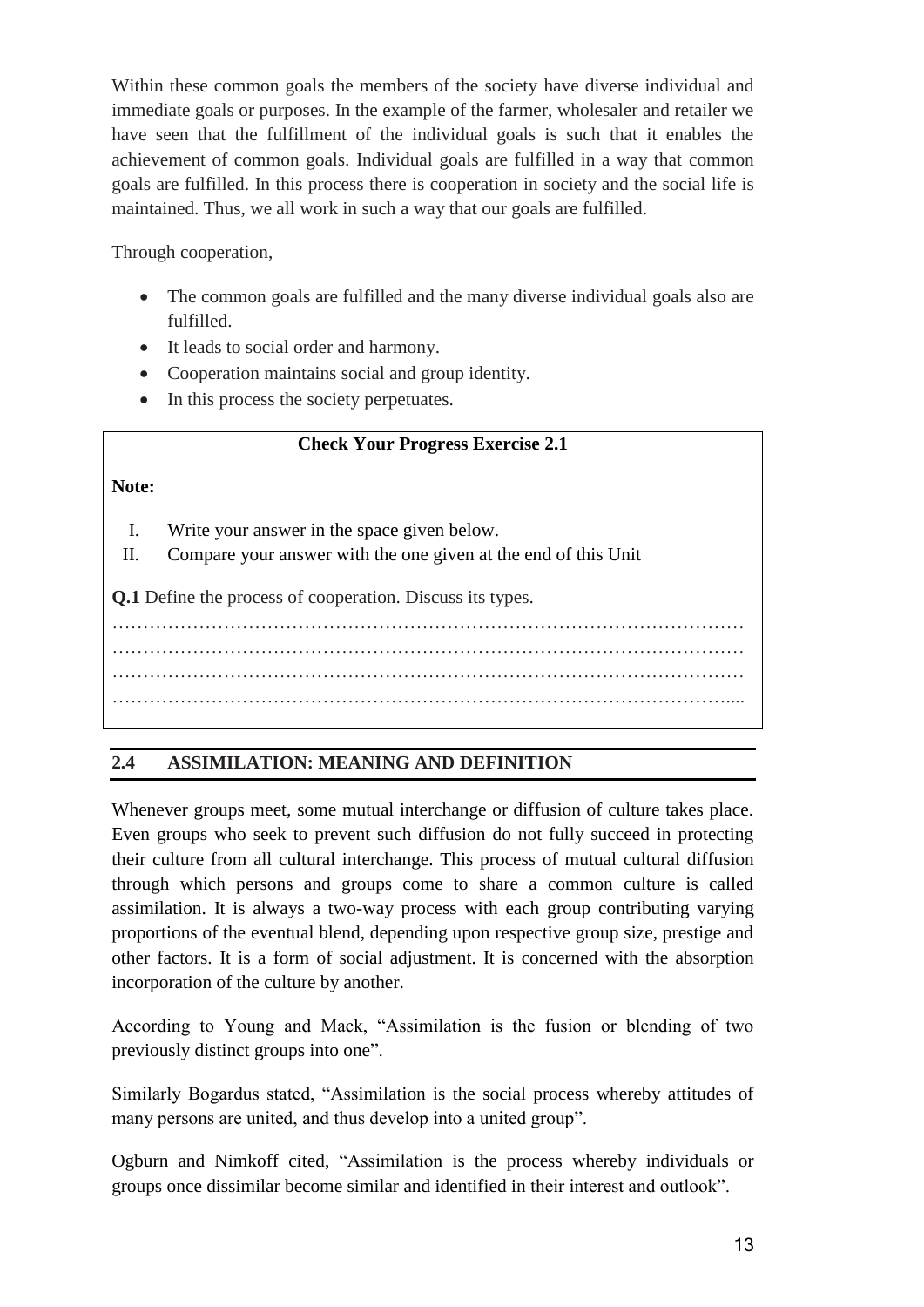Biesanz said, "Assimilation is the social process whereby individuals or groups come to share the same sentiments and goals".

The assimilation process is nicely illustrated in the Americanization of European immigrants. Arriving in great numbers between 1850 and 1913, many of them settled, in immigrant colonies in the Northern cities. Within these ethnic colonies-Little Italy, Little Poland and so on-they practiced much of their native European culture while absorbing some of the American culture. The immigrant parents often sought to transmit European culture to their children, while the children generally sought to become American as rapidly as possible. This conflict often caused parental anguish, family disorganization, and loss of parental care, so that many second-generation immigrants became confused, rebellious and delinquent. As the third generation matured, the assimilation difficulties generally subsided; Americanization became fairly complete, and the ethnic colony disappeared as the descendants scattered over city and suburb (Thomas and Znaniecki, 1927).

Assimilation reduces group conflicts by blending differing groups into larger, culturally homogenous groups. The bitter riots against the Irish and the discrimination against Scandinavians in the United States have disappeared as assimilation has erased the group differences and blurred the sense of separate group identity. Anything, which binds people into a larger group, will tend to reduce rivalry and conflict between them. This is strikingly illustrated by an experiment, which involved the experimental formation of different groupings at a summer camp (Sherif and Sherif, 1953). The boys were all from the same community and were similar in religion, social class, status, age and national background. For the first experimental period they were treated as single group, and they showed no signs of incipient social conflict. In the second experimental period they were divided into two groups who were housed separately and encouraged to develop separate programmes of activities. The groups took the names of "Red Devils" and "Bull Dogs." Group antagonism quickly developed and physical violence between the groups reached the point where it had to be suppressed by the adult leaders.

This experiment shows how, even when there are no real differences or issues to fight over, conflict tends to develop wherever separate group identity is recognized. Assimilation removes, some but not all possible pressures toward conflict.

#### **2.4.1 Characteristics of Assimilation**

Following the important characteristics of assimilation;

- i) Assimilation is a slow and gradual process. It occurs only when there is relatively continuous and direct contact. The speed of the process of assimilation depends upon the nature of direct contacts. Secondary and superficial assimilation occurs very slowly compared to primary assimilation.
- ii) Assimilation is a two-way process. It involves the principle of give and take. Individuals or groups incorporate cultural elements from other groups.
- iii) It is an unconscious process. In the process of assimilation, the individual and group is usually unconscious of what is taking place. Mostly in an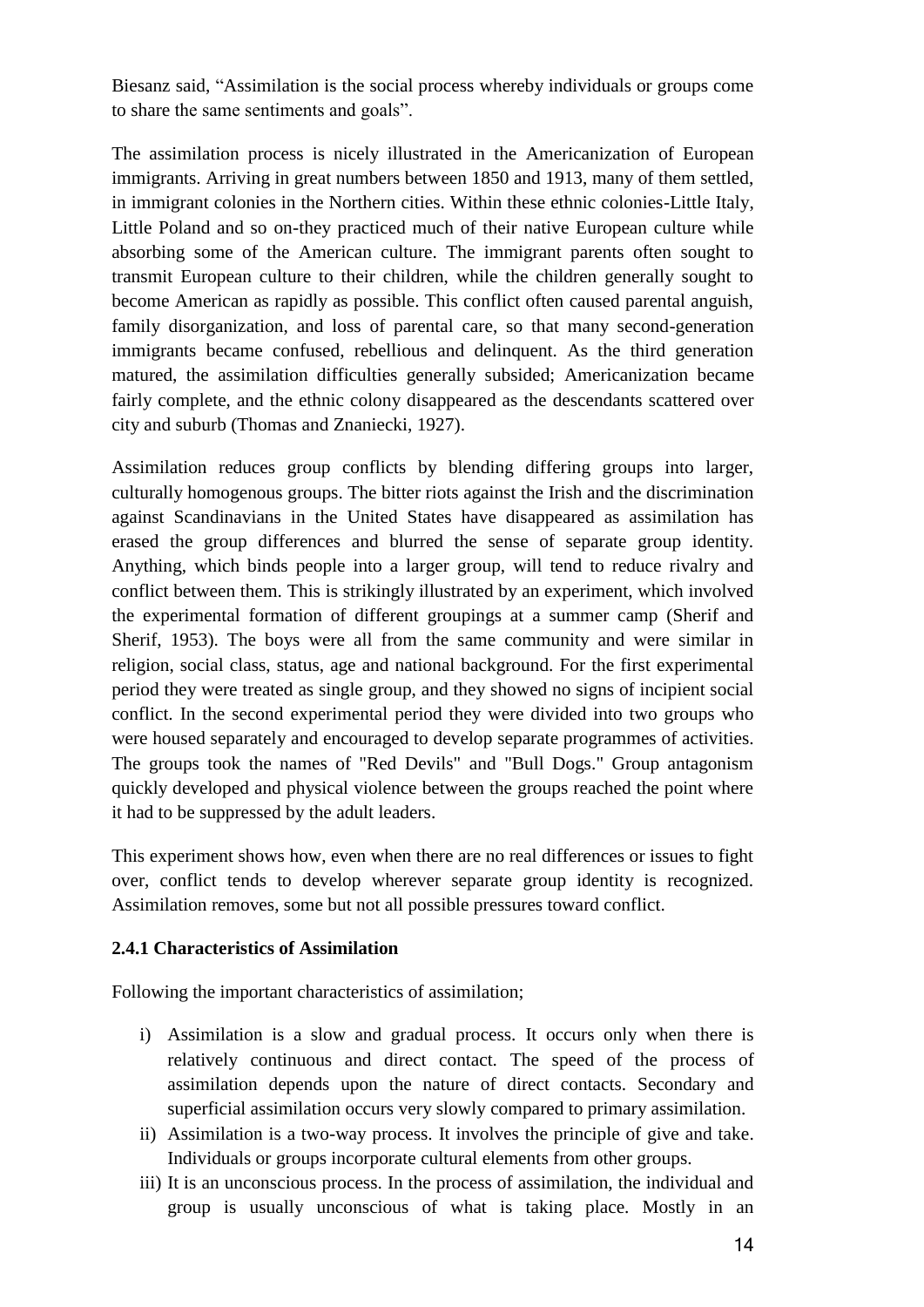unconsciousness manner, individuals and groups discard their original cultural heritage and substitute it with the new one.

iv) It is not confined to a single field only. It is applied to explain the fusion of two distinct cultural groups.

#### **2.4.2 Advantages and Disadvantages of Assimilation**

#### **Advantages**

- i) Tolerance helps the individuals to close together and helps to develop contacts to achieve a common goal. The process of assimilation can be possible when people become tolerant towards cultural difference among themselves. People from different cultures get the opportunity to participate and work together for the betterment of the society.
- ii) Assimilation develops and strengthens social relationships. It can be possible through direct and personal relationships in primary groups like family and peer groups.
- iii) Assimilation is the amalgamation of intermarriage of different groups. Through this amalgamation, different groups come together to work.
- iv) Assimilation helps to discard the differences in cultural and ethnic identity and people become more functional.

#### **Disadvantages**

- i) Besides advantages, it has certain disadvantages too. Individuals and groups may lean towards to accept other cultures which may not fit with the mainstream culture.
- ii) Assimilation can bring the loss of identity as different cultural groups lose their individual culture in the process.
- iii) Assimilation can be the product of several social problems such as trafficking.

#### **2.5 ACCOMMODATION: MEANING AND DEFINITION**

Accommodation is resolution of conflicts which means adjusting oneself to the new environment. Accommodation denotes acquired changes in the behaviour of their environment. The famous psychologist J. M. Baldwin was the first to use the concept of accommodation. To him, the term denotes acquired changes in the behavior of individuals which help them to adjust to the environment. According to MacIver, "the term accommodation refers particularly to the process on which man attains a sense of harmony with his environments". Besides this, as a process, accommodation is the sequence of steps by which persons are reconciled to changed conditions of life through the formation of the changed conditions themselves. Accommodation is a term used by the sociologists to describe the adjustment of hostile individuals or groups. Accommodation is the process by which the individuals and groups make the necessary internal adjustments to social situation which have been created by competition and conflict. Accommodation is associated with the social order that is fixed and established in custom and the mores. Assimilation implies a more thorough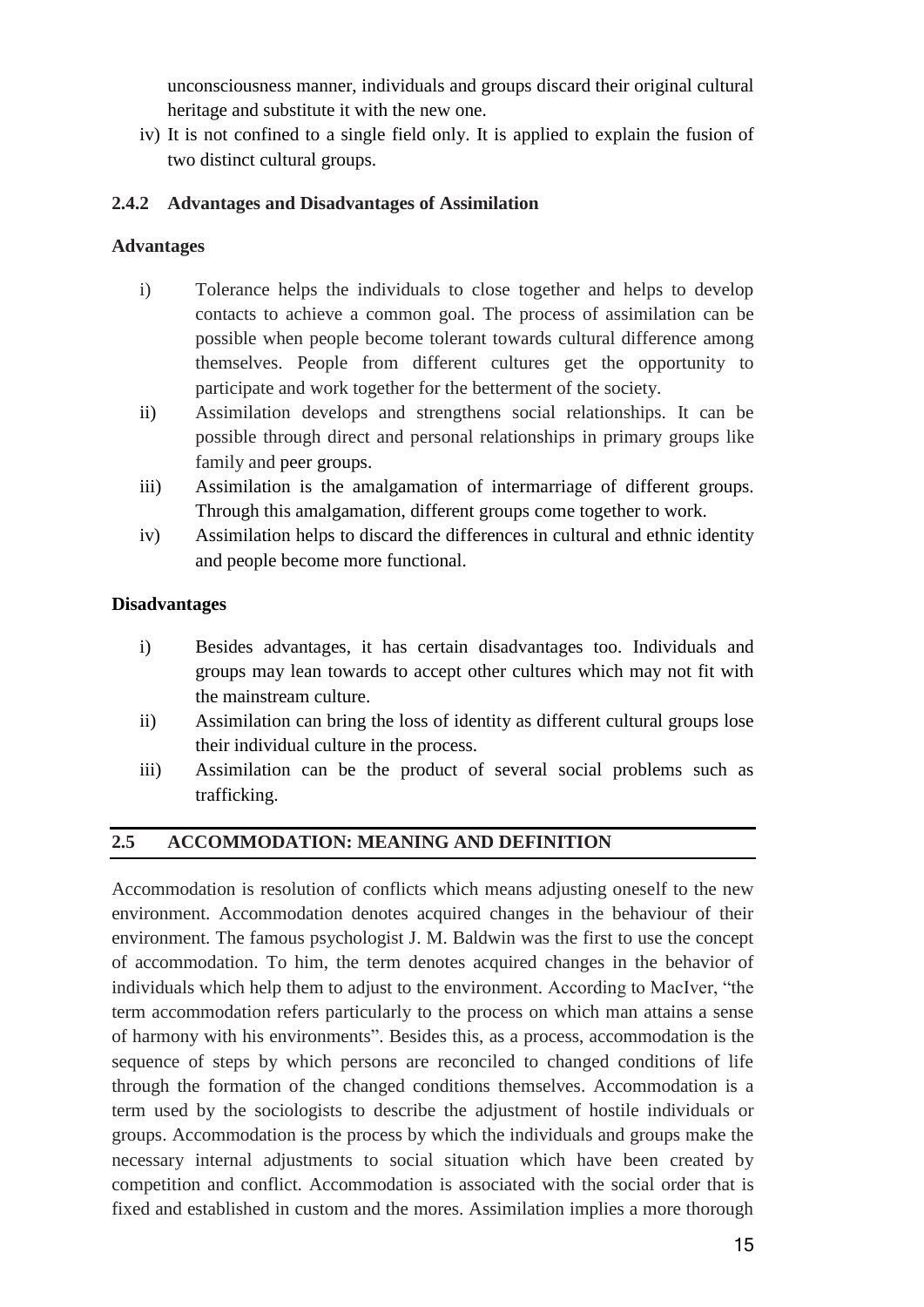going transformation of the personality – transformation which takes place gradually under the influence of social contacts of the most concrete and intimate sort. Lundberg defines that "the word accommodation has been used to designate the adjustments which people in groups make to relieve the fatigue and tensions of competition and conflict". Similarly, Ogburn and Nimkoff, "accommodation is a concept, used to explain the adjustment to unreceptive individuals and groups".

#### **2.5.1 Characteristics of Accommodation**

- i) The associative social process of accommodation is the result of dissociative process of conflict. When conflict arises among the individuals or groups, to avoid the conflict situation, they go for settlement which is called accommodation. It may be permanent or temporary.
- ii) It is a form of adjustment. The differences between the individuals and groups exist, but these differences are accepted.
- iii) Thus, conflict may exist in a latent manner. At an overt level it is contained.
- iv) Accommodation is also a built-in mechanism of a society. There are many different patterns of behaviour and subcultures in the society. Culture trains its members to accommodate and continue without much friction. An example is the family where the various members carry on with the family life despite the many differences in the individual attitudes, beliefs and behaviour of the members. Accommodation, thus, can be subconscious.
- v) It may also be a deliberate exercise as in arbitration, mediation, and conciliation of which we will learn while discussing the various types.
- vi) It is a universal and a continuous process.

#### **2.5.2 Forms of Accommodation**

#### **i) Yielding to coercion**

When the parties are of unequal strength, the weaker party submits to the demands and interests of the stronger party. This happens when the weaker party is not in any position to resist the stronger party. This is coercive accommodation.

#### **ii) Compromise**

It is giving up of part of the demands by the conflicting parties. In the process, each party can accommodate the demands of the other party. Usually, this happens when both the parties are almost of equal strength.

#### **iii) Third party intervention**

Third party intervention may take the forms of arbitration, mediation and conciliation. While in arbitration the decision of the arbitrator, i.e. the third party, is binding, in mediation the decision of the third party is not binding upon the contending parties. In conciliation, the third party seeks to create conditions where the contending parties themselves can arrive at an agreement.

#### **iv) Toleration**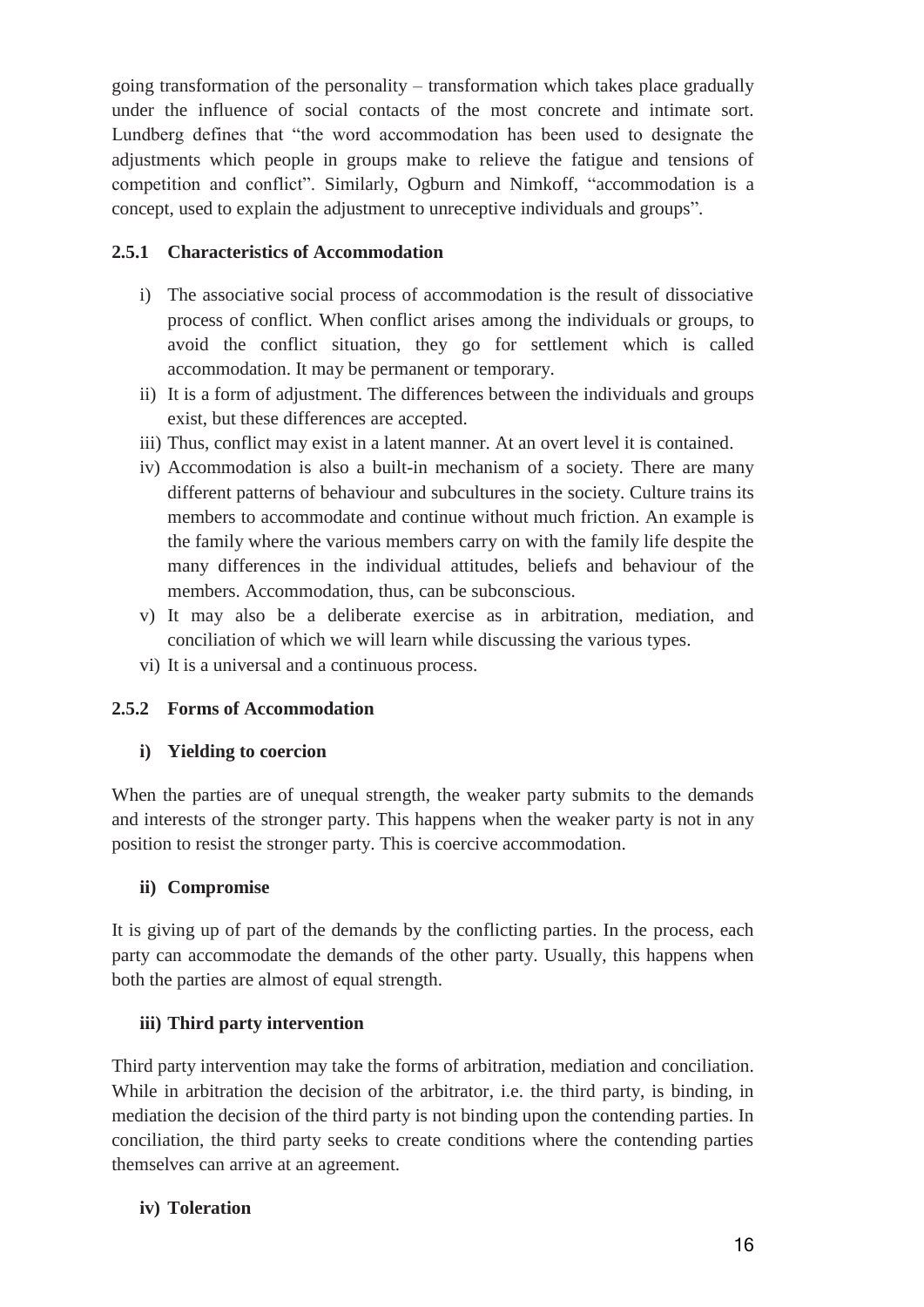This is a form of coexistence with differences. The conflicting parties accept each other's differences. This is also a kind of avoidance, where the conflicting grounds are avoided. Settlement of differences and arriving at a resolution are yet to take place. Sometimes, differences may become too complex to resolve by agreement and compromise. In such situations individuals and groups might simply avoid the conflicting aspects. This is toleration.

#### **v) Conversion**

In this type, one of the conflicting parties adopts the views of the other. In such a situation the conflict is resolved.

#### **2.5.3 Need of Accommodation**

- a) Accommodation is an integral social process. There is the existence of various kinds of status and role, the different types of social relationships, different interests, values and goals in society. All these together comprise social life. Conflict is latent (hidden) in a society. At the same time, the process of socialization trains the individuals and groups to play the various roles and interact mutually. Thus, the individuals and groups are trained to mutually orient one's behaviour to that of others. This means recognizing and accepting the differences, i.e. accommodation. In the example of the family given above we have already seen that people accommodate with each other. This keeps potential conflict from becoming overt (open). Accommodation makes possible social relations and, thus, social life.
- b) These different varieties may at times lead to a situation of overt conflict. A society cannot continue for long with overt conflict, so various processes come to operate to contain overt conflict. Accommodation is one such process. In such situations accommodation comes to occur after conflict occurs. It contains overt conflict in a manner that the opponent is not destroyed.
- c) By keeping conflict from becoming overt and containing conflict after it becomes overt, accommodation makes possible group life, continuity of society and enables cooperation and also competition in a manner that social life becomes possible.

#### **Check Your Progress Exercise 2.2**

#### **Note:**

- I. Write your answer in the space given below.
- II. Compare your answer with the one given at the end of this Unit

**Q.2** Explain the meaning of the term assimilation and how it is used for reducing conflict situation?

………………………………………………………………………………………… ………………………………………………………………………………………… ………………………………………………………………………………………… …………………………………………………………………………………………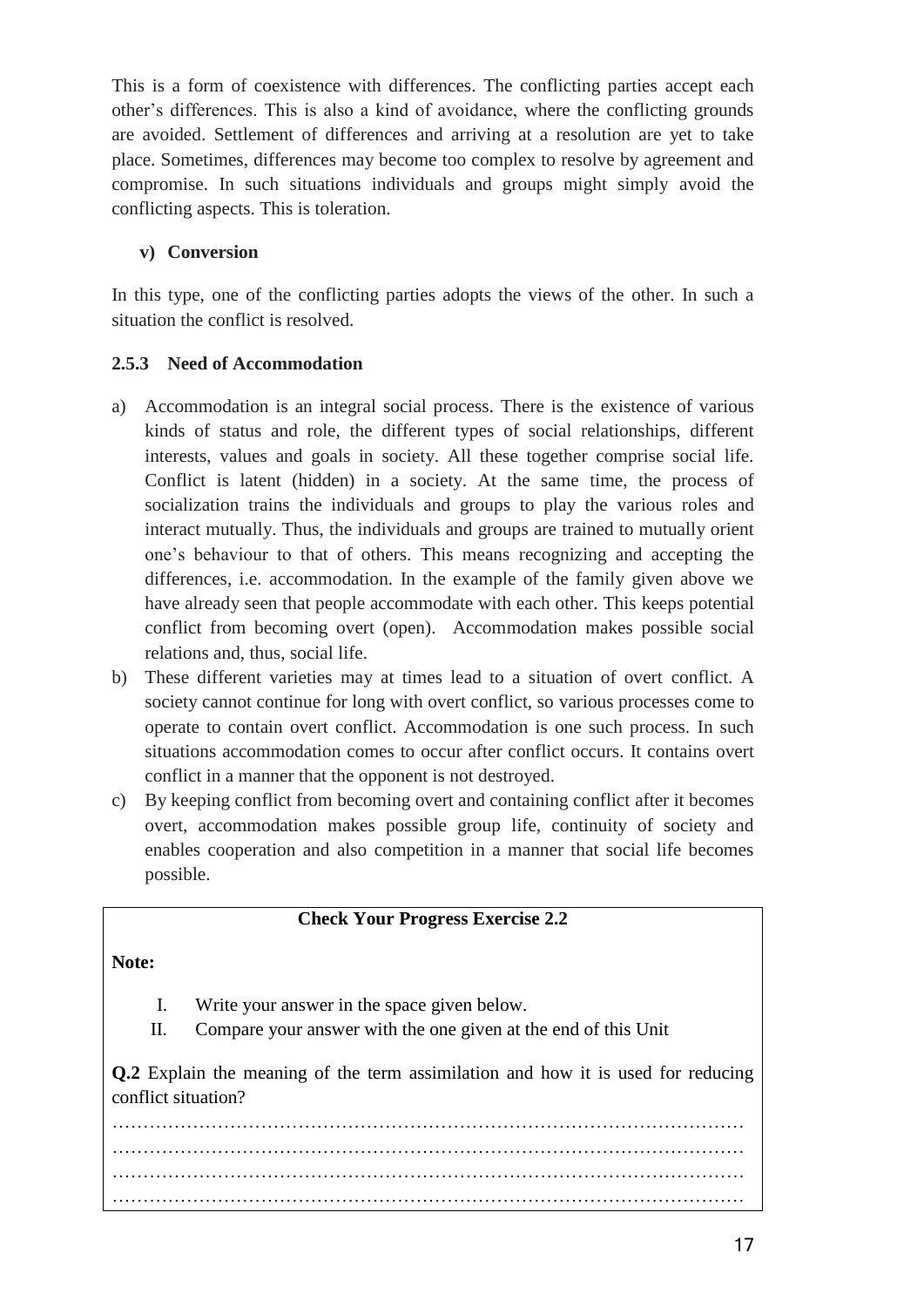………………………………………………………………………………………… **Q.3** Match the following. (i) Cooperation (a) opposition of goals (ii) Accommodation (b) Working together towards a common goal (c) adjusting with differences

#### **2.6 LET US SUM UP**

Associative social processes discussed above are found in all the societies, although there is great variation in emphasis. People come together in groups to socialize to get things done, or because they require doing so. Much of what we accomplish as individuals and as groups depends on our ability to get others to work with us on common tasks and fort mutually acceptable goals. Cooperation may be personal or impersonal, deliberate or symbiotic in character. Primary groups demand highly personalized cooperation; secondary- group cooperation is found in most organized social groups. Group functions may be centralized or decentralized, may be simple or complex. But what we are referring to is the process known as cooperation – working together for mutually acceptable goals. Cooperation may involve merely our participation in a set of mutually understood role behaviours. The kind of cooperation that takes place between individuals occupying positions of unequal power and status actually amounts obedience or compliance. Cooperation at a more advanced level may take place in problem-solving situations – situations that have a relatively high degree of ambiguity and a low degree of structural or predictability. Assimilation and accommodation is also one mechanism of reducing conflict or adjusting with opposite culture group through fusion of two cultures.

#### **2.7 GLOSSARY**

| <b>Accommodation:</b>   | the process whereby an individual or group from one culture<br>adjust with other from different culture.                                                                                                                                                               |
|-------------------------|------------------------------------------------------------------------------------------------------------------------------------------------------------------------------------------------------------------------------------------------------------------------|
| <b>Assimilation:</b>    | the process by which an individual or group takes on the<br>characteristics of the dominant culture.                                                                                                                                                                   |
| <b>Cooperation:</b>     | Cooperation is a form of social interaction wherein two or<br>more persons work together to gain a common end. It is the<br>process by which individuals or groups combine their effort, in<br>a more or less organized way for the attainment of common<br>objective. |
| <b>Social cohesion:</b> | degree to which group members share common beliefs,<br>practices and values and thus act together.                                                                                                                                                                     |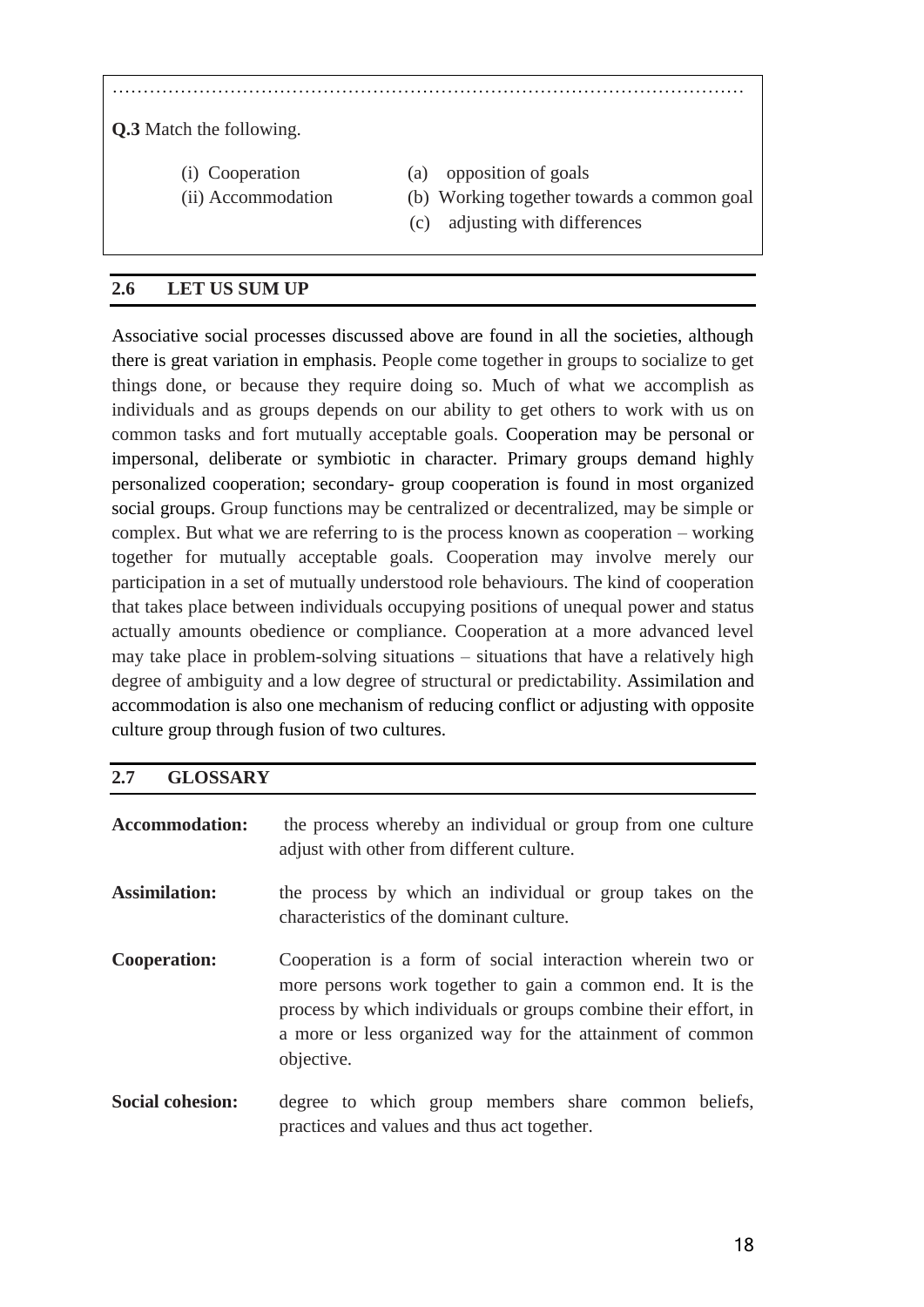#### **2.8 CHECK YOUR PROGRESS: ANSWER KEYS**

- Answer to Q.1: According to Merrill and Eldredge, "cooperation is a form of social interaction wherein two or more persons work together to gain a common end." There are five types of cooperation such as direct cooperation, indirect cooperation, primary cooperation, secondary cooperation and tertiary cooperation.
- Answer to Q.2: Whenever groups meet, some mutual interchange or diffusion of culture takes place. Even groups which seek to prevent such diffusion do not fully succeed in protecting their culture from all cultural interchange. This process of mutual cultural diffusion through which persons and groups come to share a common culture is called assimilation.

Assimilation reduces group conflicts by blending differing groups into larger, culturally homogenous groups. Anything, which binds people into a larger group, will tend to reduce rivalry and conflict between them.

**Answer to Q.3:** (i) Cooperation (b) Working together towards a common goal

(ii) Accommodation (c) adjusting with differences

#### **2.9 MODEL QUESTIONS**

**A) Short Questions** (Answer each question in about 150 words)

- Q.1: Elucidate briefly about cooperation.
- Q.2: Define Assimilation and accommodation
- **B) Long Questions** (Answer each question in about 300-500 words)
	- Q.1: What is associative social process? Discuss its types.

#### **2.10 REFERENCES**

- 4. Davis, K. (1954). *Human society*, NY: McGraw-Hill Book Company.
- 5. MacIver, R.M. & Page (1964). *Society: An introductory analysis. London:*  Macmillan Press Ltd.
- 6. Rawat, H.K. (2007). *Sociology: Basic concepts*. Jaipur: Rawat Publications.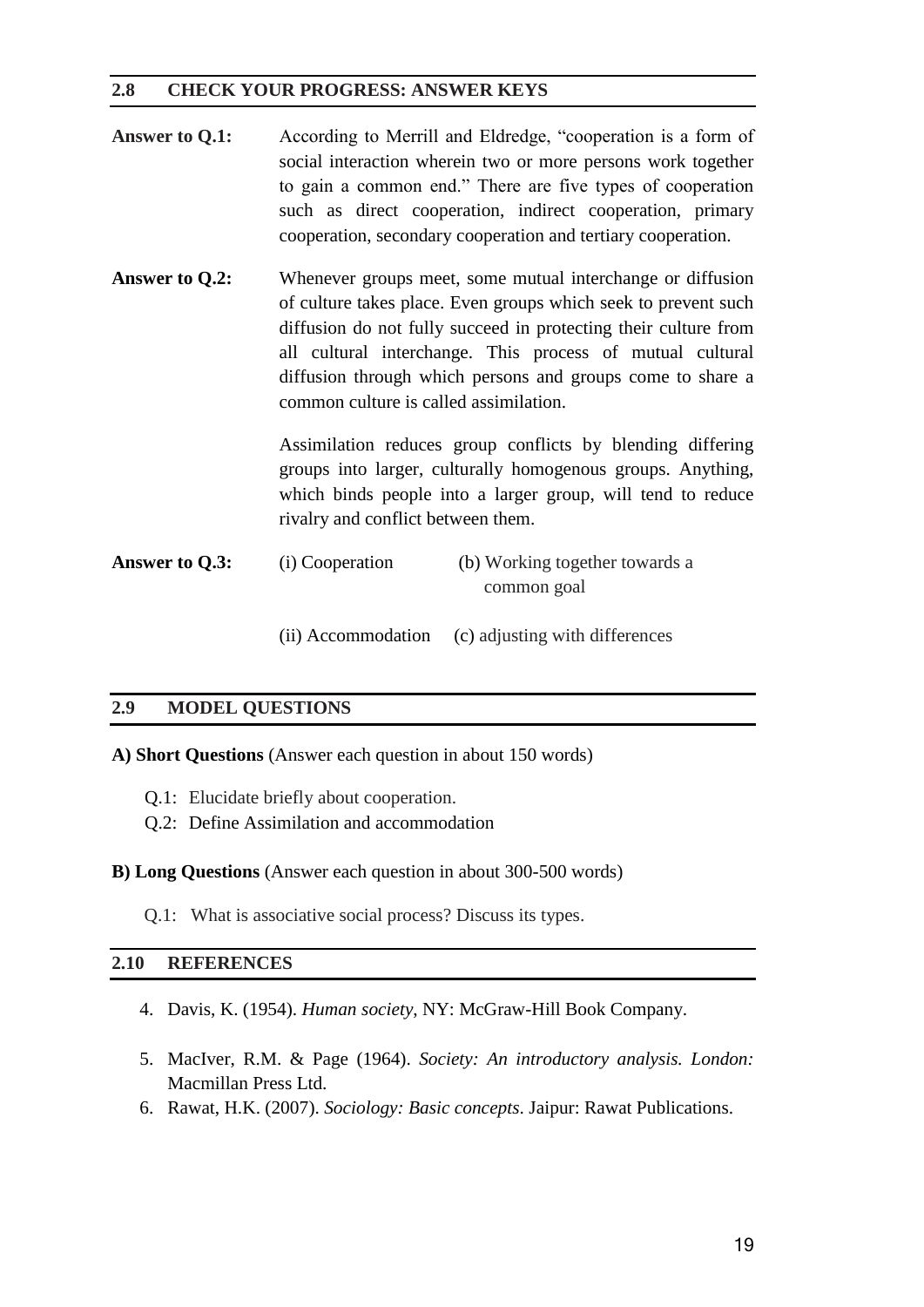# **UNIT 3 DISSOCIATIVE SOCIAL PROCESSES: CONFLICT AND COMPETITION**

#### **STRUCTURE**

- 3.1 Introduction
- 3.2 Learning Objectives
- 3.3 Conflict: Meaning and Definition
	- 3.3.1 Characteristics of Conflict
	- 3.3.2 Causes of Conflict
	- 3.3.3 Types of Conflict
	- 3.3.4 Mechanisms to Deal with Conflict
- 3.4 Competition: Meaning and Definition
	- 3.4.1 Characteristics of Competition
	- 3.4.2 Types of Competition
	- 3.4.3 Variability of Competition
	- 3.4.4 Competition in a Contemporary Society
- 3.5 Cooperation, Conflict and Competition: Interrelations and Relevance
- 3.6 Let Us Sum Up
- 3.7 Glossary
- 3.8 Check Your Progress: Answer Keys
- 3.9 Model Questions
- 3.10 References

#### **3.1 INTRODUCTION**

As we have learnt earlier, the members of society play their roles. In this process of role playing they interact among themselves. This is social interaction. It is dyadic in the sense that, for social interaction to occur there should at least be two persons involved. In the previous Unit, we have learnt different kinds of associative social processes such as cooperation, assimilation and accommodation. In the present Unit, we will discuss different types of dissociative social processes like conflict and competition.

#### **3.2 LEARNING OBJECTIVES**

After reading this unit, you will be able to;

- understand the meaning and characteristics of conflict
- Analyze the causes and types of conflict
- explain the social process of competition
- discuss the role of competition in contemporary society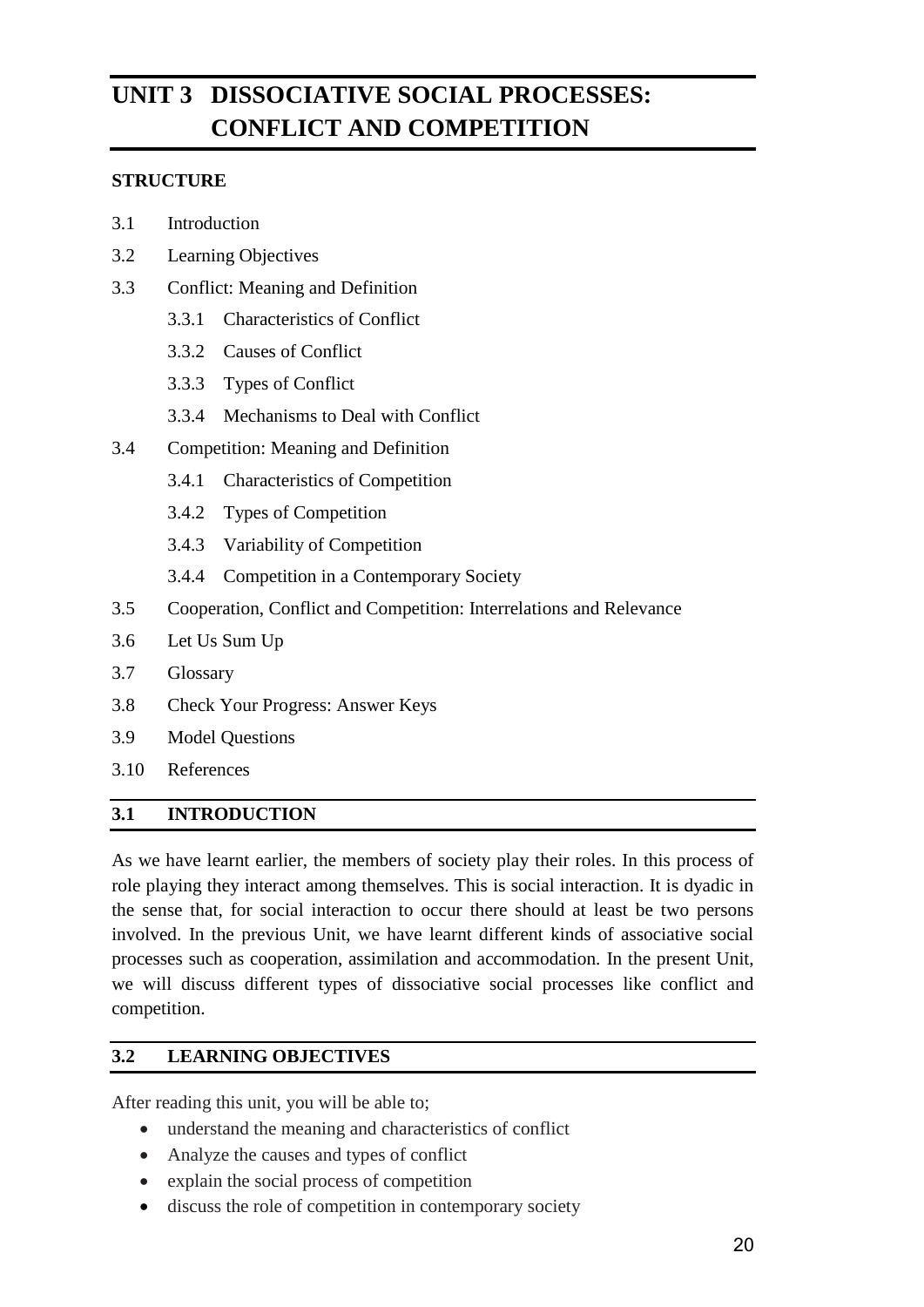#### **3.3 CONFLICT: MEANING AND DEFINITION**

The conflict process is little praised but widely practiced. It develops whenever a person or group seeks to gain a reward not by surpassing other competitors, but by preventing them from effectively competing. It is formally defined *as the process of seeking to obtain rewards by eliminating or weakening the competitors*.

Conflict is an ever-present process in human relations. It may be solved at one level as when there is agreement on ends and break out afresh over the question of means. You may raise a profound question as to why conflict is such a constant feature of human society. The answer lies in the basic nature of human society. Human society is not a tightly compressed affair but instead has a loose integration. The integration is not on a biological but on a mental level. It must be renewed and maintained constantly through psychological processes such as indoctrination, inspiration and repetition. It must somehow rest on the possession of common and extra-personal ends on the part of its members. These ends cannot come from man's biological but only from communicative contact with his fellows. Accordingly therefore they differ greatly from one society to another because they are associated with differences of culture. This, then, gives first basis of conflict - ethnocentrism - the dislike of people with different culture and different ultimate ends from one's own. Those with the same set of ultimate ends cling together and identify themselves with one another, while those with a different set of ends also do the same. A social group, furthermore, has a corporate character a name, a common leadership, a determinate structure, a sense of familiarity. Individuals identify themselves with this corporate entity and conceive their ultimate duty as loyalty to it, whether it be a clan, a tribe, a city-state, a religious sect, or a nation.

Conflict is a conscious action. It is a deliberate intent to oppose. We can say that conflict is universal. Not only this, conflict lacks continuity. Besides this, it is a personal activity. According to Gillin and Gillin, "Conflict is the social process in which individuals or groups seek their ends up directly challenging the antagonist by violence or threat of violence." Green defined, "Conflict is the deliberate attempt to oppose, resist and coerce the will of another or others." Conflict is a competition in its more occasional, personal and hostile forms. It is a process of seeking to obtain rewards by eliminating or weakening the competitors. It is inherent in every society or social system. Conflict is apparently noted when an individual or a group seeks to attain its own end. Conflict is the opposite of cooperation. Conflict may lead to antagonism, violence or threat to peace. Conflict is also regarded as non-associative social process.

#### **3.3.1 Characteristics of Conflict**

The characteristics of conflicts are;

- Although conflict is universal but it's nature vary from society to society. No society is characterized exclusively by conflict.
- Conflict is a conscious action. To achieve the respective goals the members oppose one another.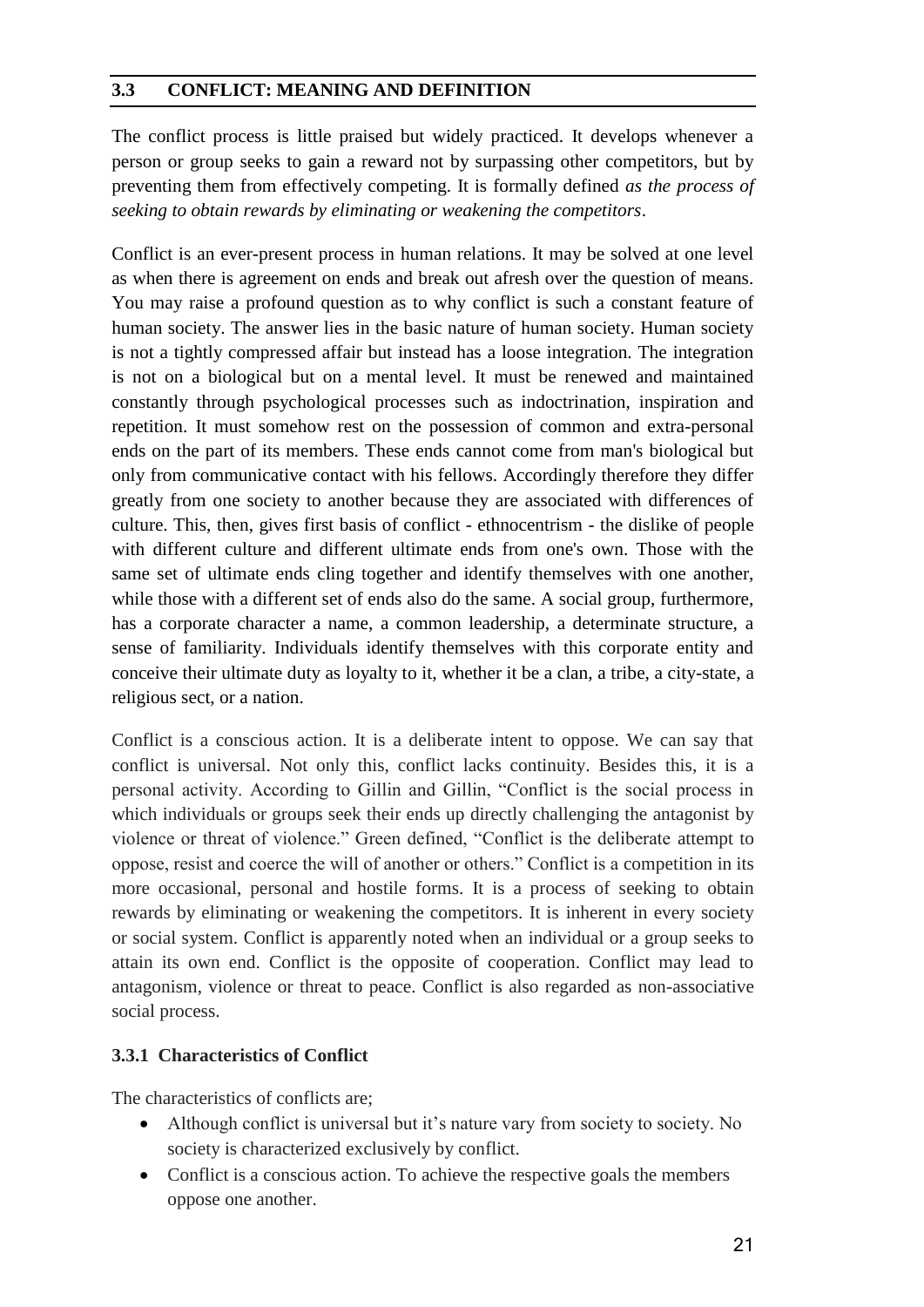- Conflict leads to social change. It is mainly an expression of disequilibrium.
- It primarily remains personal activity. Sometimes it acquires greater intensity and involves many people. At first, it is manifested at the level of a particular group but ultimately it involves the entire society.
- Asymmetrical social, political and economic relations coupled with the sense of relative deprivation as the root cause of social conflict.
- Sometimes conflict is the life of society and progress emerges from a struggle in which each individual, class or institution seeks to realize its own idea of good.
- We the people are organized into groups to seek a common goal, the probability of conflict increases.
- All conflicts are not the same.
- We face conflicts on all levels as we have disagreements with family, friends and co-workers.
- Conflict is an ever-present process in human relations.
- Unmanaged conflict is a threat to the survival of the group and ultimately tends to make the group less effective.
- Conflict can occur within groups (intra-group conflict) and among groups (inter-group conflict).

#### **3.3.2 Causes of Conflict**

According to Freud and some other psychologists, the innate instinct for aggression in man is the main cause of conflicts. Generally it arises from a clash of interest within groups and societies and between groups and societies. The significant causes are:

- i) **Individual difference** It is true that, we, the human being, are not alike by nature, attributes, interests, personalities etc. These differences may lead to conflict among the human being.
- ii) **Cultural differences** The culture of a group differs from the culture of the other group. The cultural differences among the groups sometimes cause tension and lead to conflict.
- iii) **Differences of opinion regarding interest** In fact, the interests of different people or groups occasionally clash. For example we can say that interests of the employers and employees vary in much respect which may ultimately leads to conflict among them.
- iv) **Social change** Social changes occur off and on in each and every society. Conflict is an expression of social disequilibrium. Social change is the cultural log which leads to conflict.

# **3.3.3 Types of Conflict**

Conflict expresses itself in numerous ways and in various degrees and over every range of human contact. Its modes are always changing with changing social and cultural conditions. "Social Conflict" includes all activity in which men contend *against one another* for any objective. Its two fundamental types are direct and indirect conflict.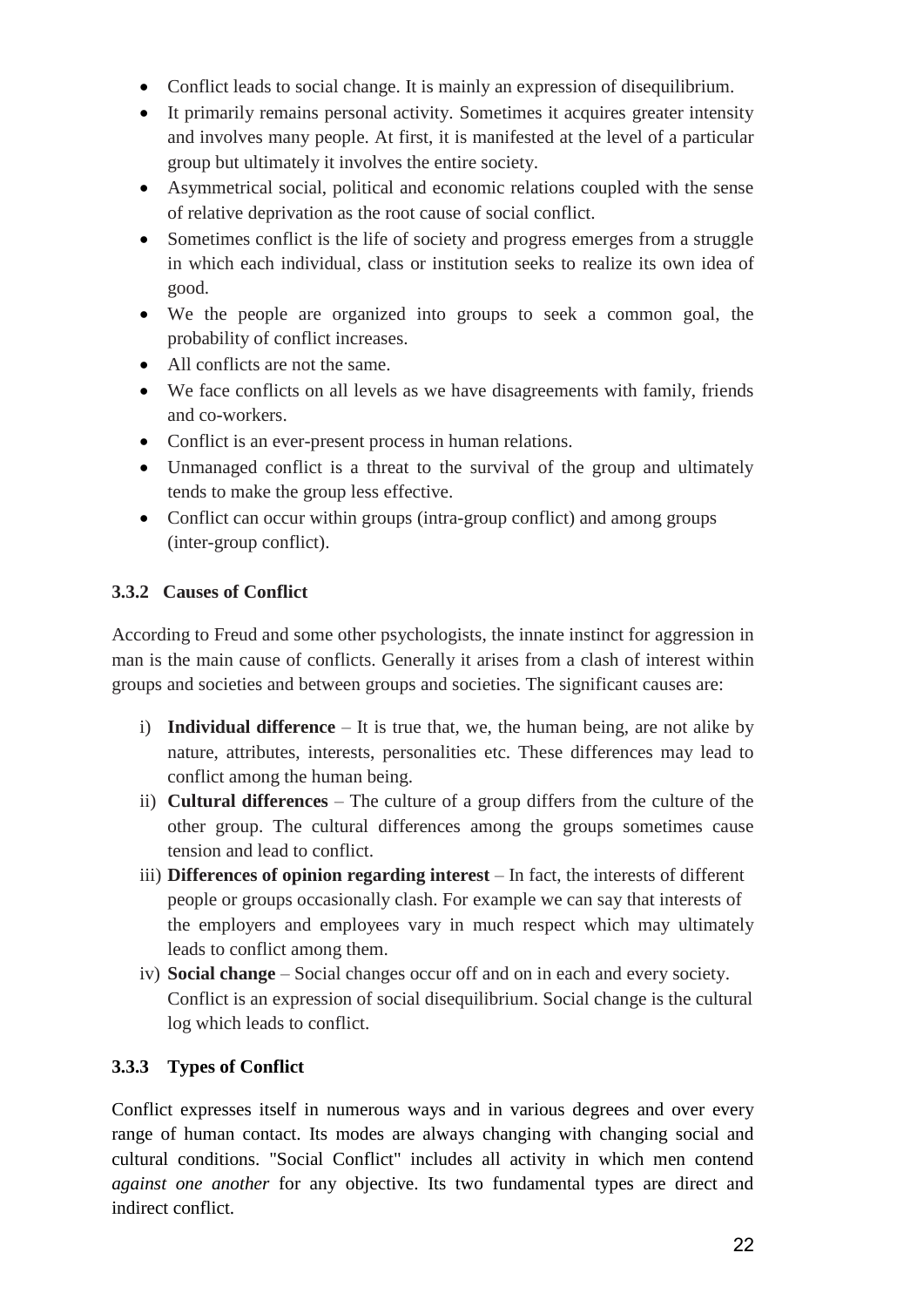- i) **Direct Conflict:** When individuals or groups thwart or impede or restrain or injure or destroy one another in an effort to attain some goal, direct conflict occurs. Milder thwarting or frustration of goal attainment is involved in such forms as litigation, polemic, propagandistic activity and much of the struggle of the organized economic groups for larger stakes.
- ii) **Indirect Conflict:** When individuals or groups do not actually impede the efforts of one another but nevertheless seek to attain their ends in ways which obstruct the attainment of the same ends by others, indirect conflict occurs. Competition is impersonal conflict between individuals for attainment of any objects of desire that are limited in supply, whether income or academic honours or beautiful women for social prestige. The competition does not as such directly' interfere with the efforts of another to attain such goals but only indirectly with the other person's success.

In distinguishing these two forms, the reader should note that not all struggles in which man is engaged is social conflict of either type. We are struggling to master difficulties, to overcome obstacles, to achieve ends in ways other than through conflict with our fellows. Man's "battle" with the physical environment is a case in point. Social conflict, man against man or group against group, reveals itself wherever there is society. But unless co-operation penetrates deeper than conflict, society cannot endure.

#### **3.3.4 Mechanisms to Deal with Conflict**

There are of course social mechanisms that smoothen conflict. One of these is humour, which removes the tension that might otherwise expend itself in physical violence. Another is social distance or avoidance. A third is sentiment formation, which overcomes the conflict of interests of the antagonistic parties. A fourth is variety, and change, for an existing situation is more tolerable if it is known that it will not last long. A fifth is organized rivalry, which provides an opportunity for simulated battle, for intense group loyalty, for the manifestation of prowess in vanquishing others, and yet because the interaction has a set form and definite conclusion, it allows the energies to be expended either harmlessly or to the advantage of the society.

It is clear however that such mechanisms are not universally successful. Humor social distance, noble sentiments, social change, organized rivalry - these may on occasion provoke rather than prevent conflict. The truth is that there are elements of conflict in all situations, because the ends of different individuals are always to some extent mutually exclusive. Conflict is a part of human society because of the kind of entity that human society is.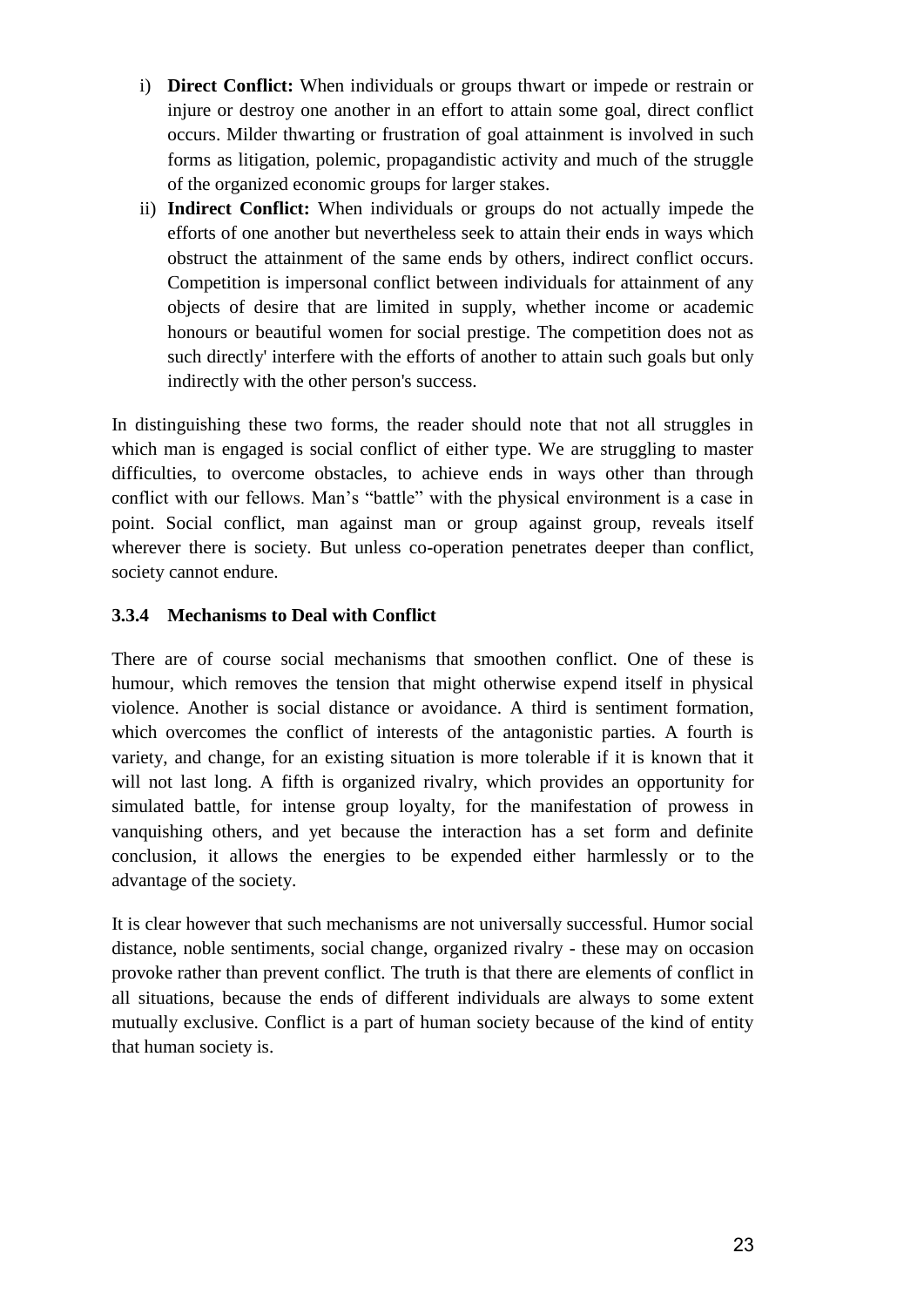#### **Check Your Progress Exercise 3.1**

**Note:**

- I. Use the Space provided for your answer.
- II. Check your answers with the model answers provided at the end of this unit.
- **Q.1** Explain meaning of term 'conflict' in your own words and discuss why it is ever present in human society?

…………………………………………………………………………………… ……………………………………………………………………………………

…………………………………………………………………………………… ……………………………………………………………………………………

……………………………………………………………………………………

#### **3.4 COMPETITION: MEANING AND DEFINITION**

In contrast to conflict, which aims to destroy or do away with the opponent, competition simply aims to, out-do the competitor in achieving some mutually desired goal. It is thus a modified form of struggle. It implies that there are rules of the game to which the competitors must conform and that behind these rules, justifying and maintaining them, is a common set of values superior to the competitive interest. It also implies an absence of coercion. The rules are so arranged that the ends must be obtained by other methods than fraud or physical force. Consider an example: if a chain stores take business away from the local merchants by offering goods at cheaper prices that is competition. If on the other hand, the small merchants induce the government to tax the chain stores out of existence that is not competition because state is then exercising its power of coercion. The rules of competition limit the means that may be used to gain the competitive end; they tend especially to eliminate force and fraud. When competition breaks through the rules it transforms itself into conflict.

Competition is the struggle for possession of rewards, which are in limited supply: money, goods, status, power, and love- anything. It may be formally defined as the process of seeking to obtain a reward by surpassing other rivals. While competition is present to some degree in all the societies, it differs greatly in degree from society to society. The fiercely competitive Kwakiutl and the relatively non-competitive Zuni offer a striking contrast. The Kwakiutl work very hard to accumulate wealth, which is used primarily to establish status rather than to provide material comfort. The competition for status reaches its height at the famous "potlatch," in which the chiefs and leading families come with each other to see how much they can give away or destroy. A family 'may spend lifetime accumulating wealth, then bankrupt themselves in a single potlatch, thereby establishing the social status of their children. Members of a family who persisted in keeping their wealth would be criticized for their unwillingness to do "anything" for their children. The Zuni on the other hand, disdain any emphasis on the accumulation of wealth or the demonstration of individual skill. Most wealth is owned by the entire community and it is bad to demonstrate individual superiority of any kind. Thus the Zuni child does not grow up believing that he should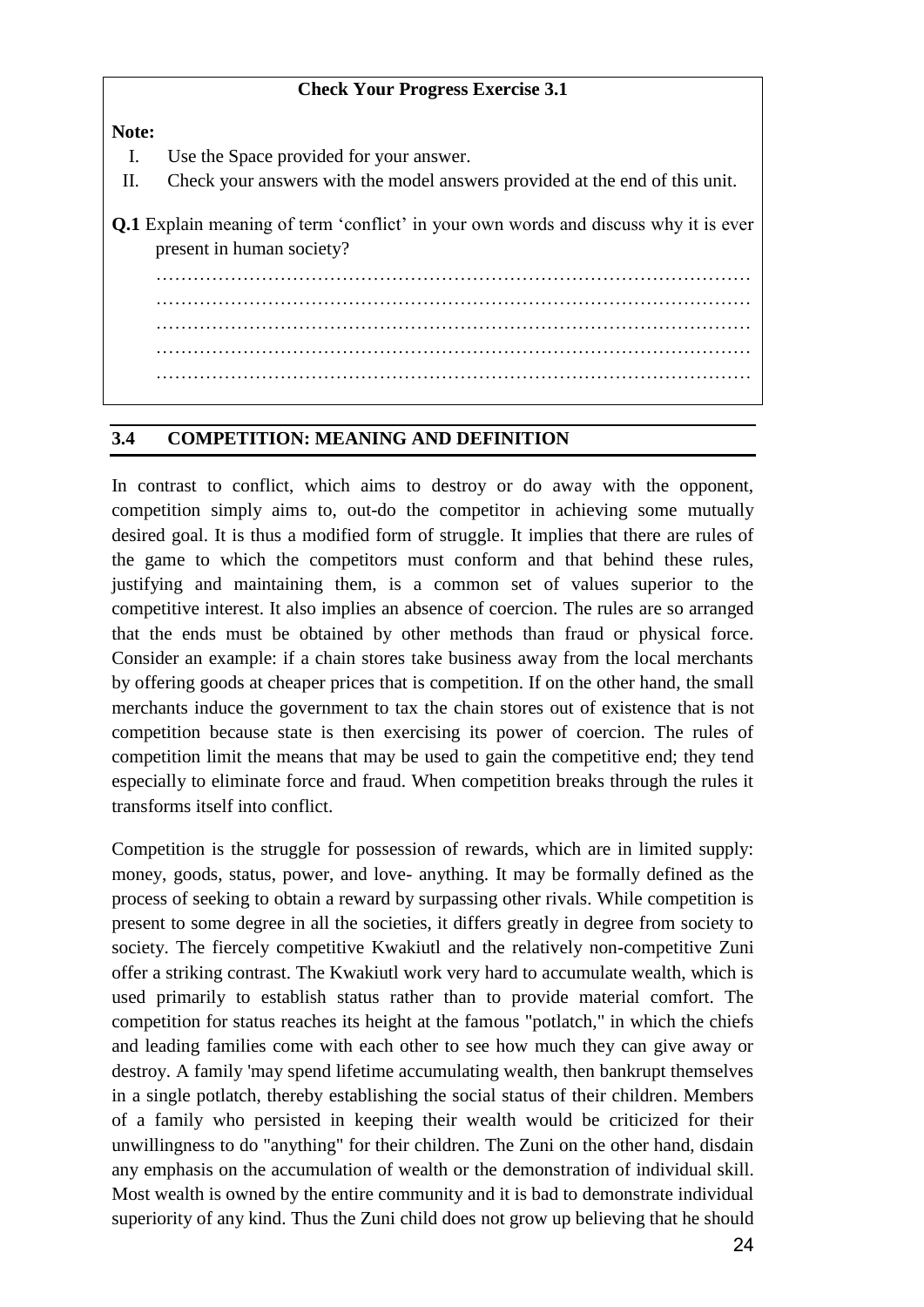make the most money, get the highest grades or run the fastest race.

Even such strong encouragement of competition as is found among the Kwakiutl does not mean that cooperation is completely absent. As the anthropologist Margaret Mead points out-

*Nevertheless, no society is exclusively competitive or exclusively cooperative. The very existence of highly competitive groups implies cooperation within the groups. Both competitive and cooperative habits must exist within the society.*

Competition is the most important form of social struggle. According to Anderson and Parker, "Competition is that form of social action in which we strive against each other for the possession of or use of some limited material and non-material goods." According to Sutherland, Woodward and Maxwell, "Competition is an impersonal, unconscious continuous struggle which, because of their limited supply, all may not have." Competition is a form of interaction. It is the struggle for position to gain economic status. It occurs whenever there is an insufficient supply of anything that human being desire - insufficient in the sense that all cannot have as much of it as they wish. Sometimes competition happens because of limited supply and also difficult for equal distribution

#### **3.4.1 Characteristics of Competition**

The characteristics of competition are**:** 

- Competition is impersonal struggle. Park and Burgess defined competition as "interaction without social contact." We can say it is inter-individual struggle that is impersonal. It is usually not directed against any individual or group in particular.
- Competition is universal. There is no society which is devoid of competition. Not only this, degree of competition may vary from society to society. It is very common for society as well as culture.
- Competition is considered as conducive to progress. Competition provides the individuals better opportunities to satisfy their desires for new experiences and recognitions.
- Both associative and non-associative dimensions of social processes indicate competition.
- Competition is mainly an unconscious activity but personal competition or rivalry is a conscious activity.
- Competition may create emotional disturbances.
- Competition is an innate tendency.
- Competition is a social phenomenon.
- Degree of competition is determined by social values and social structure.

#### **3.4.2 Types of Competition**

Three types of competition have been given by Bernard. These are as follows.

#### **a) Economic Competition**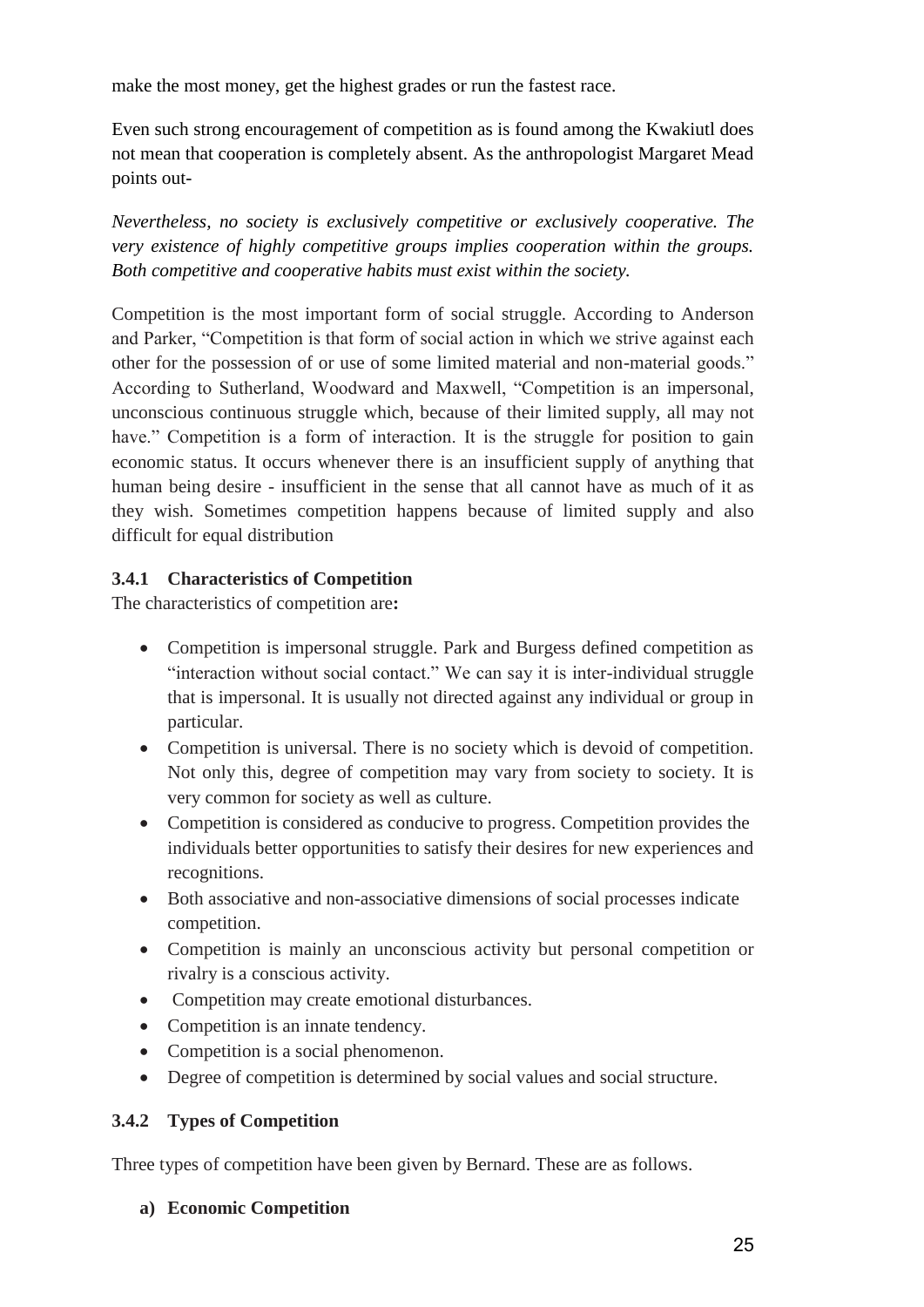This type includes competition for economic benefits as jobs, salaries, promotion and competition in the market as among the producers, among the sellers, etc.

### **b) Political Competition**

This is competition for political power between individuals and groups. In democratic societies also we find the prevalence of this type of competition. The political parties compete among themselves to form the government.

# **c) Social Competition**

Competition to improve ones' social position is social competition. It can be achieved through economic, political, religious and other means. Possessing of formal degrees in various spheres of education, or having a well-paid job and economic benefits may raise a person's social status in society. Competition to improve one's social status could be a motivating factor for the other kinds of competition.

# **3.4.3 Variability of Competition**

An essential part of any social system, competition varies as to *scope, intensity* and *type* from one system to another system. Soviet Russia has plenty of competition. So does the United States but in a different way. The American variety has molded the economic institutions of private property, contract and the open market, the political institutions of representative government. These not only define the type of competition but give it great scope as well. They open the door to the pursuit of wealth through entrepreneurial ability.

# **3.4.4 Competition in a Contemporary Society**

Competition is indispensable in social life. Competition performs many powerful functions in society. Sometimes competition is extremely dynamic. It performs five positive functions.

- It helps to determine the status and location of individual members in a system of hierarchy.
- It tends to stimulate economy, efficiency and inventiveness.
- It tends to enhance one's ego.
- It prevents undue concentration of power in an individual or group of individuals.
- It creates respect for the rules of the same group.

We can say that competition determines who is to perform what function. According to Ross, "Competition performs that broad function of assigning to each individual in his social world. Competition is a progressive force which fulfills and does not necessarily destroy." We can further say that fair competition is conducive to economic as well as social progress. Competition provides the individuals better opportunities to satisfy their desires for new experiences and recognition. It believes in achieved status. Sometimes competition has some negative function. It may lead to frustration. It may lead to monopoly. It may lead to conflict. It may create emotional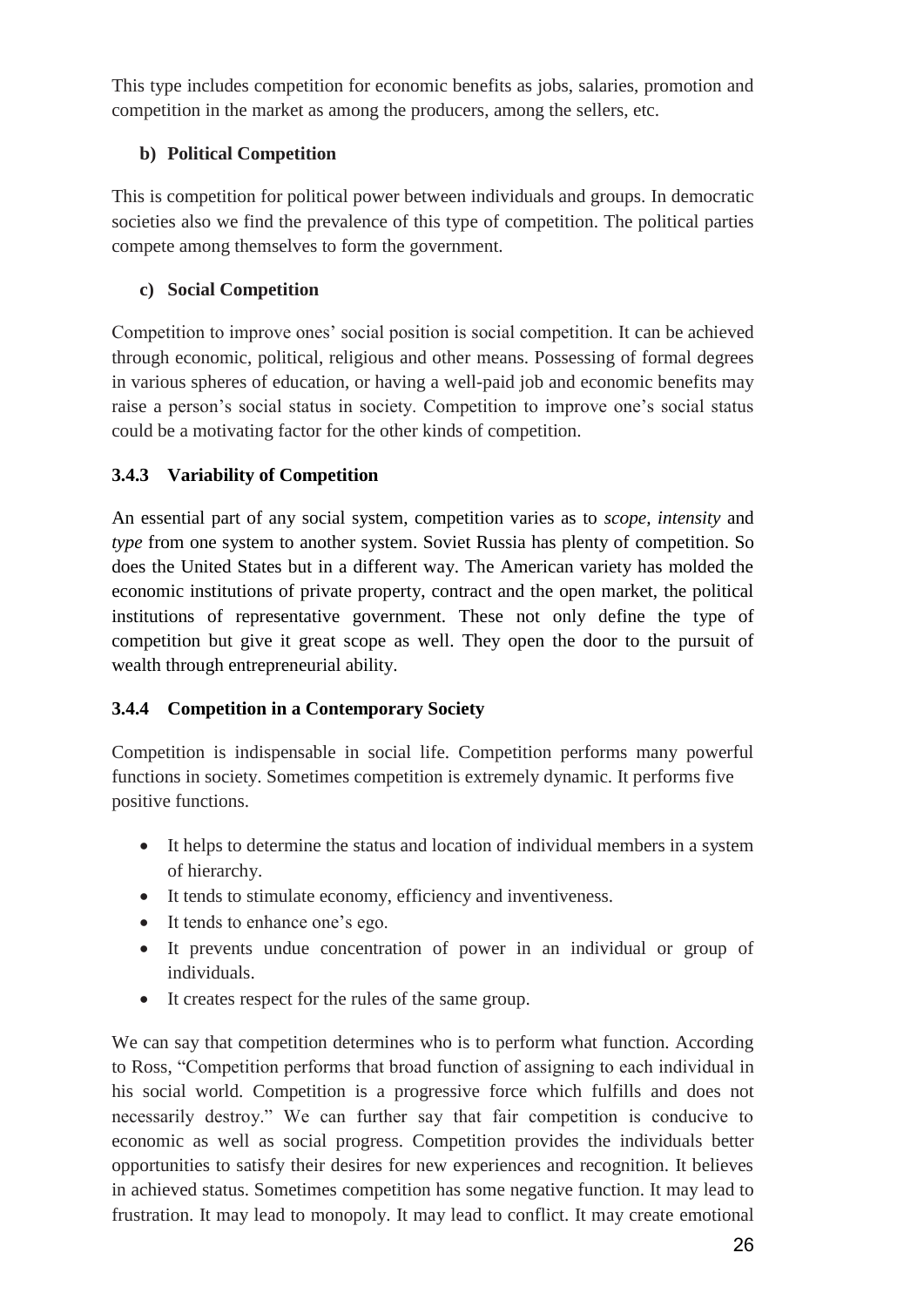disturbances. It may develop unfriendly and unfavorable attitudes among the persons or groups toward one another. It is true that unfair competition has the most disintegrating effects. Sometimes unlimited competition leads to monopoly.

Competition is extremely dynamic. It stimulates achievement by lifting the level of aspiration, by threatening failure as well as promising success, and by adding an element of rivalry. For this reason, it becomes particularly strong in complex and changing societies. Present day society is characterized by excessive amount of competition. Today man overlooks the institutions and rules, which alone make competition to work- the protection of property, the enforcement of contracts, the prevention of fraud. He overlooks the common ends and values which are not competitive but which are superior to those that are. He forgets that competition can be vicious as well as beneficent, that it can lead to starvation in the midst of plenty, to fear and insecurity, to instability and panic. Today we have forgotten that unlimited competition leads inevitably to monopoly, that the very success of strong leads to gigantic power over the weak and creates such inequality that a mockery is made of free contract.

| <b>Check Your Progress Exercise 3.2</b>                                                         |  |  |
|-------------------------------------------------------------------------------------------------|--|--|
| Note:                                                                                           |  |  |
| $\mathbf{I}$ .<br>Use the space provided for your answer.                                       |  |  |
| Check your answers with those provided at the end of this unit.<br>II.                          |  |  |
| <b>Q.2</b> What do you understand by term Competition and how it is different from<br>conflict? |  |  |
|                                                                                                 |  |  |
|                                                                                                 |  |  |
| Q.3 Discuss the nature of competition in contemporary society?                                  |  |  |
|                                                                                                 |  |  |
|                                                                                                 |  |  |
|                                                                                                 |  |  |
|                                                                                                 |  |  |

### **3.5 COOPERATION, CONFLICT AND COMPETITION: INTERRELATIONS AND RELEVANCE**

#### **1. The Interrelation of the Forms of Interaction**

It should be clear that the forms of interaction discussed here-conflict, competition and cooperation-are all interdependent. They are ever-present aspects of human society. Any social system, in fact any concrete situation, will manifest all three in a complex and intertwined manner. There is no cooperating group, no matter how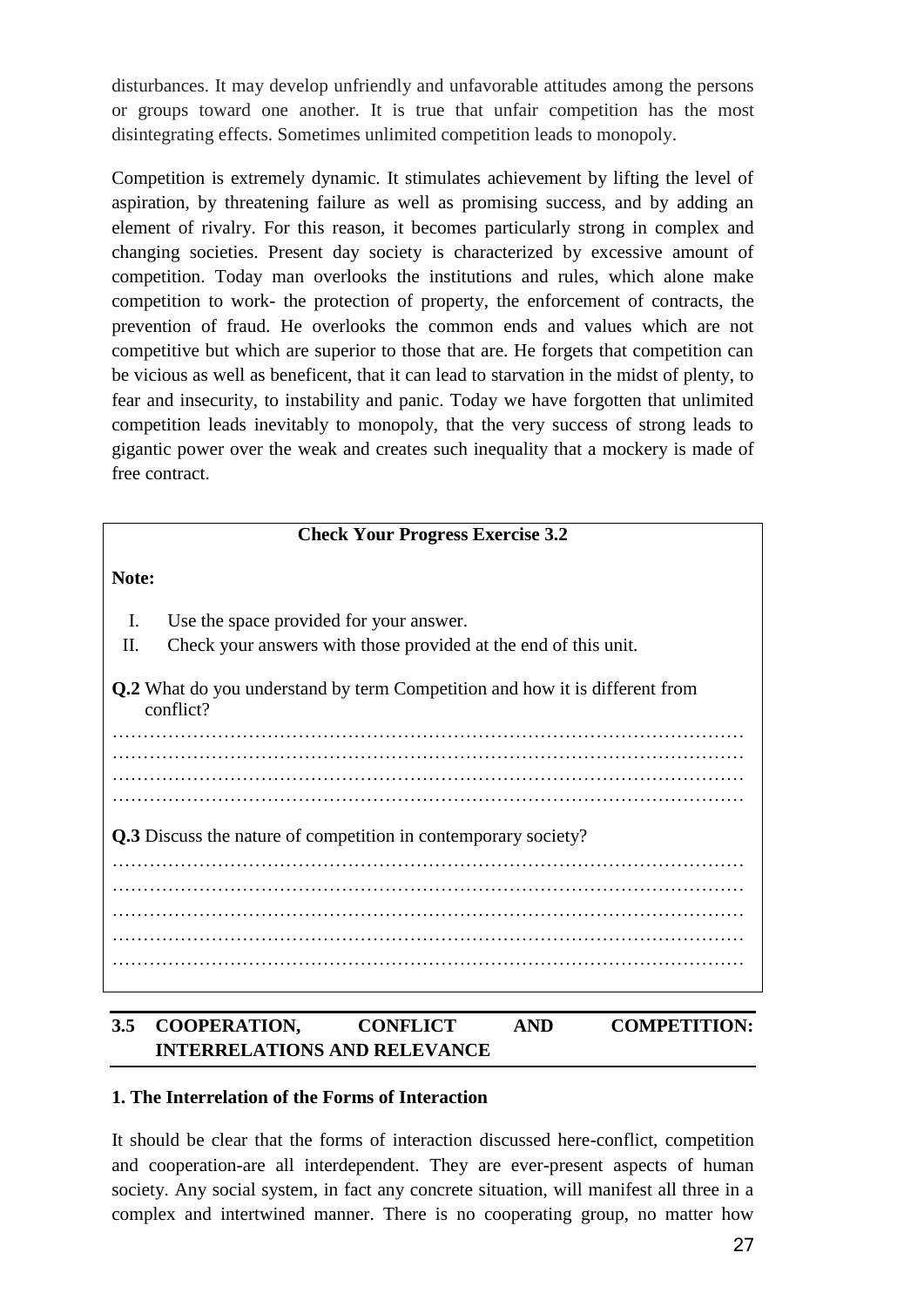harmonious, which will not contain the seeds of suppressed conflict. There is no conflict, no matter how bitter, which will not have some hidden basis of compromise. There is no competition, no matter how impersonal and ruthless, which cannot claim some contribution to a larger cooperative cause.

Co-operation is commonly believed to be the opposite of competition. This is not true if it means that in a given situation one necessarily excludes the other. A cooperating group is one that is working together to accomplish a goal that all desire. In many case it is realized that competition will aid the attainment of this goal and so a system of competition is allowed or deliberately instituted. The Soviet government learnt early in its history that competition for high pay has a stimulating effect on productivity. Since Russia's great need was to increase production by leaps and bounds, it developed an ingenious system of "socialist competition".

Unless competition enhances the overall goal of the society it will find critics aplenty. So long as it is controlled and institutionalized, it is presumably a means by which the cooperation of all is accomplished. In reality it is conflict rather than competition that is the opposite of cooperation. Yet cooperation may occur without making internal use of competition and between two competitors the overarching elements of cooperation may be lost from sight. In fact, each of two competitors trying to outstrip each other may view his organization as cooperating within itself but not cooperating at all with the other organizations. Often, therefore the ultimate cooperative effect of competition escapes awareness; the closer and more intimate cooperation of the organized group is the center of attention. This is what gives the illusion that competition and cooperation are necessarily opposed.

It should also be clear that any analysis of social behaviour in terms of the forms of interaction is an indispensable mode of approaching social phenomenon. Cooperation is the basic form of human interaction in which men strive jointly with each other for a good goal. Competition as a form of interaction occurs when two or more persons or groups struggle for some goal. Conflict takes the form of emotionalised and violent opposition in which the major concern is to overcome the opponent as a means of securing a given goal or reward.

It is direct and openly antagonistic struggle of persons or groups for the same object or end, cooperation is an associative process, while competition and conflict are dissociative processes. Competition and conflict divide men. But competition differs from conflict in that the former is impersonal, while the latter is personalised competition in a less violent form of struggle than conflict.

The three forms of interaction thus appear to be distinct and separate. In reality, however, cooperation, conflict and competition are interrelated. They are ever-present processes in human relations. They are not separable things but phases of one process which involves something of each.

According to Cooley, conflict and cooperation are not separable things, but phases of one process which always involves something of both. Even in the most friendly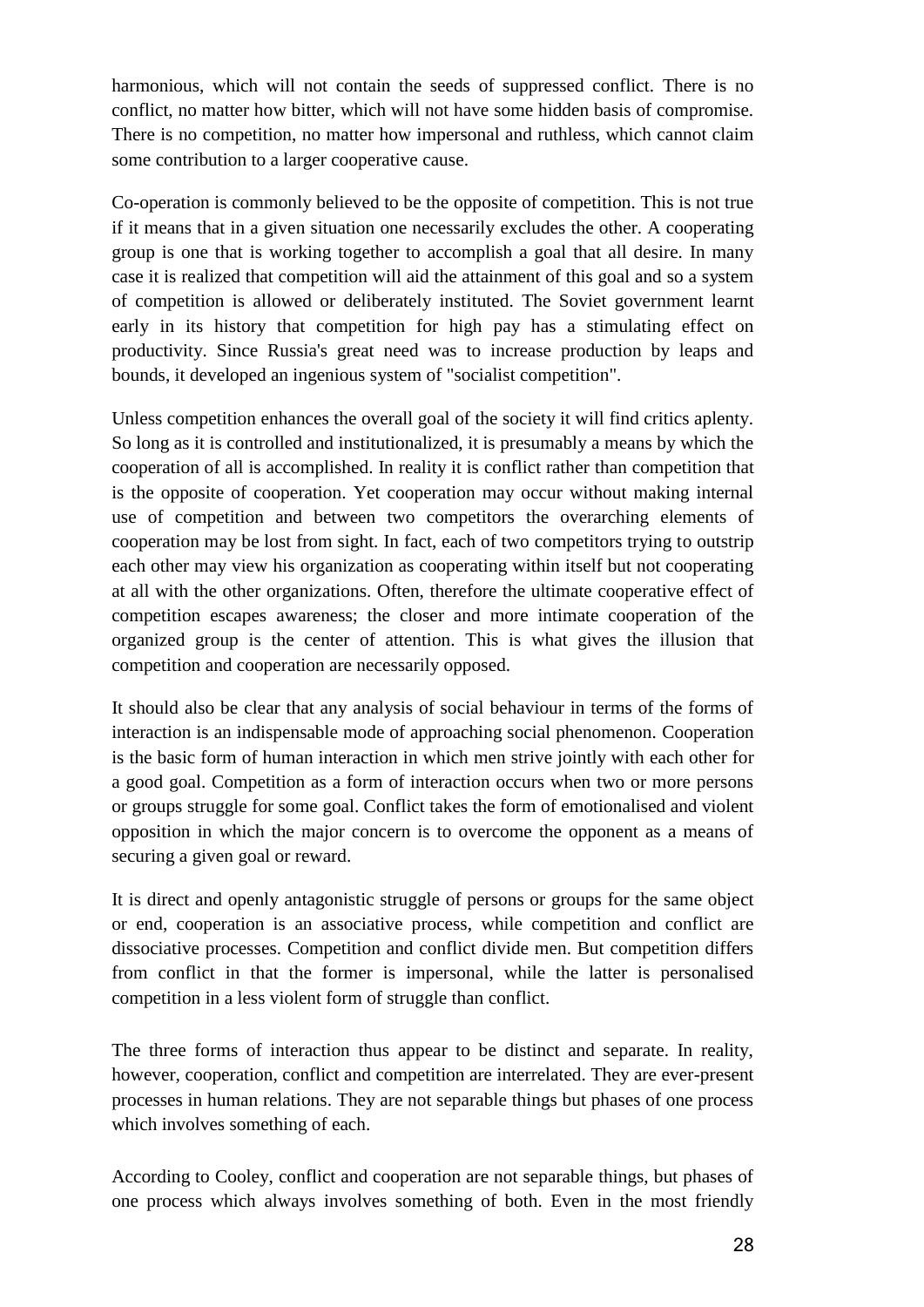relations and in the most intimate associations there is some point where interest diverge. They cannot therefore cooperate beyond that point and conflict is inevitable. The closest cooperation, for instance, within the family does not prevent the occurrence of quarrels.

Cooperation exists between men when their interests remain harmonious. But according to Davis, there is no group whether family or the friendly group which will not contain the seeds of suppressed conflict. Elements of conflict exist in all situations, because the ends which different individuals try to attain are always to some extent mutually exclusive.

Conflict also involves cooperation. In very conflict, there is some hidden basis of compromise or adjustment. For example, enemies in wartime cooperate under certain rules while they proceed to annihilate each other with the accepted modes and weapons of war. As end-result of conflict, there emerge arrangements and agreements which give rise to cooperation. In human society, however, most conflict ends in some sort of arrangement or accommodation or in the fusion of the two opposing elements. There is no competition which will not contain the seeds of conflict. As competition becomes more personal, it shades into conflict. Conflict does not always occurs when competition become acute. It only happens if attitudes of the competitors become personal and hostile toward one another.

But every competition will contain such attitudes, though suppressed. An individual wishes not only to win the prize but beat another individual. Each knows that he can win the prize only by defeating the other. When competition becomes personalised in this way and becomes keener, hostility between the competitors easily develops.

Competition also involves cooperation. A competitive struggle implies some agreement among the competitors. Members of football teams compete according to rules prescribed for them.

The interrelations between three processes have been stated by Giddings in following ways. In a given region, with specific physiographic characteristics, including food supplies, an 'area of characterization' is formed ; and human being dowelling intend to become increasingly alike', and to develop solidarity on the basis of 'consciousness of kind'. In this way, says Giddings, The first two conditions of social life… namely grouping and substantial resemblance are provided.

But since they are alike, individuals living together in one habitat compete with each other in obtaining things which each is able to get by his own effort, and they combine their effort obtain things that no one can get without the help of others.

Whatever happens, their interests and activities are not wholly harmonious and easily become antagonistic. Competition tends to endanger conflict inimical to group solidarity. Eventually, says Giddings, equilibrium of 'live and let live' is arrived at, which makes conscious association possible for human beings.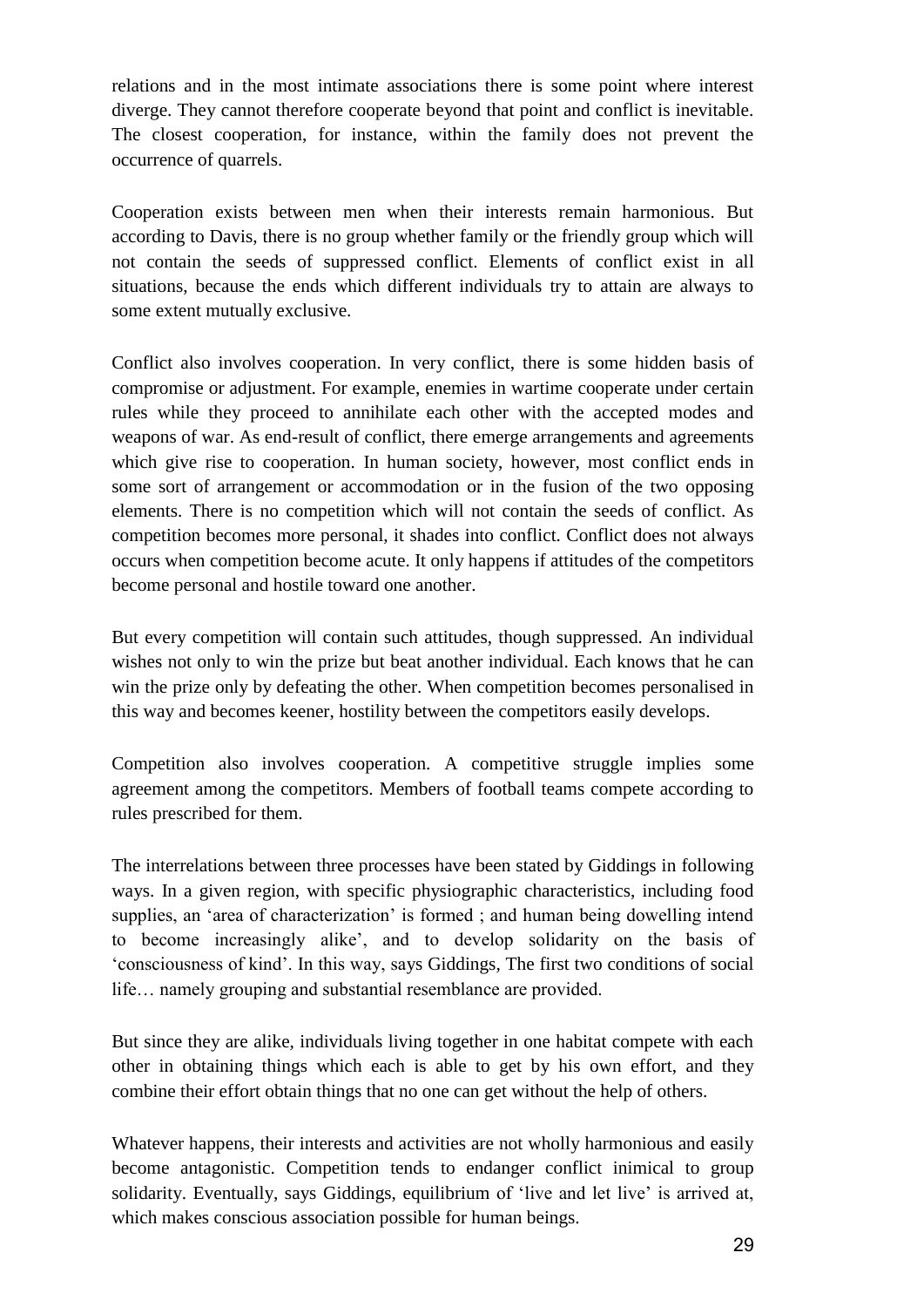#### **2. Cooperation, Competition and Conflict: Interrelations and Differences**

Cooperation and competition are the two basic forms of social processes which are fundamental for the existence of human society. Both play important role in the functioning of the society. Both are considered as the two sides of the same coin. No such society is exclusively cooperative or competitive. Both cooperation and competition have their own advantages. According to Ross, the form of social stratification also influences the relative cooperativeness and competitiveness of the societies. Competition brings an open-class and rapid changing society which is a positive nature of the competition. For example, in India, democratic political system encourages competition more than the totalitarian system. Healthy competition helps not only the individuals but also makes the society to move towards progress and development. It provides the society stability and change. Besides all these positive aspects, both have certain differences:

- 1. Cooperation is a form of associative social processes where two or more people work together to achieve a common goal, similarly competition is a dissociative social process where two or more individuals struggle for goal or end and conflict seeks reward by weakening or destroying the other competitors.
- 2. Cooperation brings positive results whereas competition brings both positive and negative results. Conflict only brings negative results. It harms and makes the society to move towards destruction.
- 3. Cooperation has no boundaries. But competition has its own limitations. It is bound by social norms.
- 4. C.H Cooley stated that cooperation has certain features like kindness, sympathy and mutual understanding, whereas competition has negative qualities like strong aspiration to get something, the readiness to suffer and struggle.
- 5. Cooperation brings satisfaction and contentment but competition may cause satisfaction or dissatisfaction, anxiety, uncertainties.
- 6. Cooperation is of various types like primary, secondary, tertiary whereas conflict can be said as class conflict, group conflict, religious or cultural or caste conflicts.

#### **3.6 LET US SUM UP**

This Unit has discussed about the dissociative social processes such as conflict and competition. Conflict develops when attention shifts from the contest itself to an effort to eliminate rivals. Different mechanisms of eliminating social conflict have been discussed in preceding pages. Assimilation is also one mechanism of reducing conflict between two conflicting groups through fusion of two cultures.

Competition serves the function of allocating scarce rewards among the competitors. It has the additional function of stimulating both individual and group activity in a manner to increase the total productivity, but it also discourages the efforts of those who regularly fail.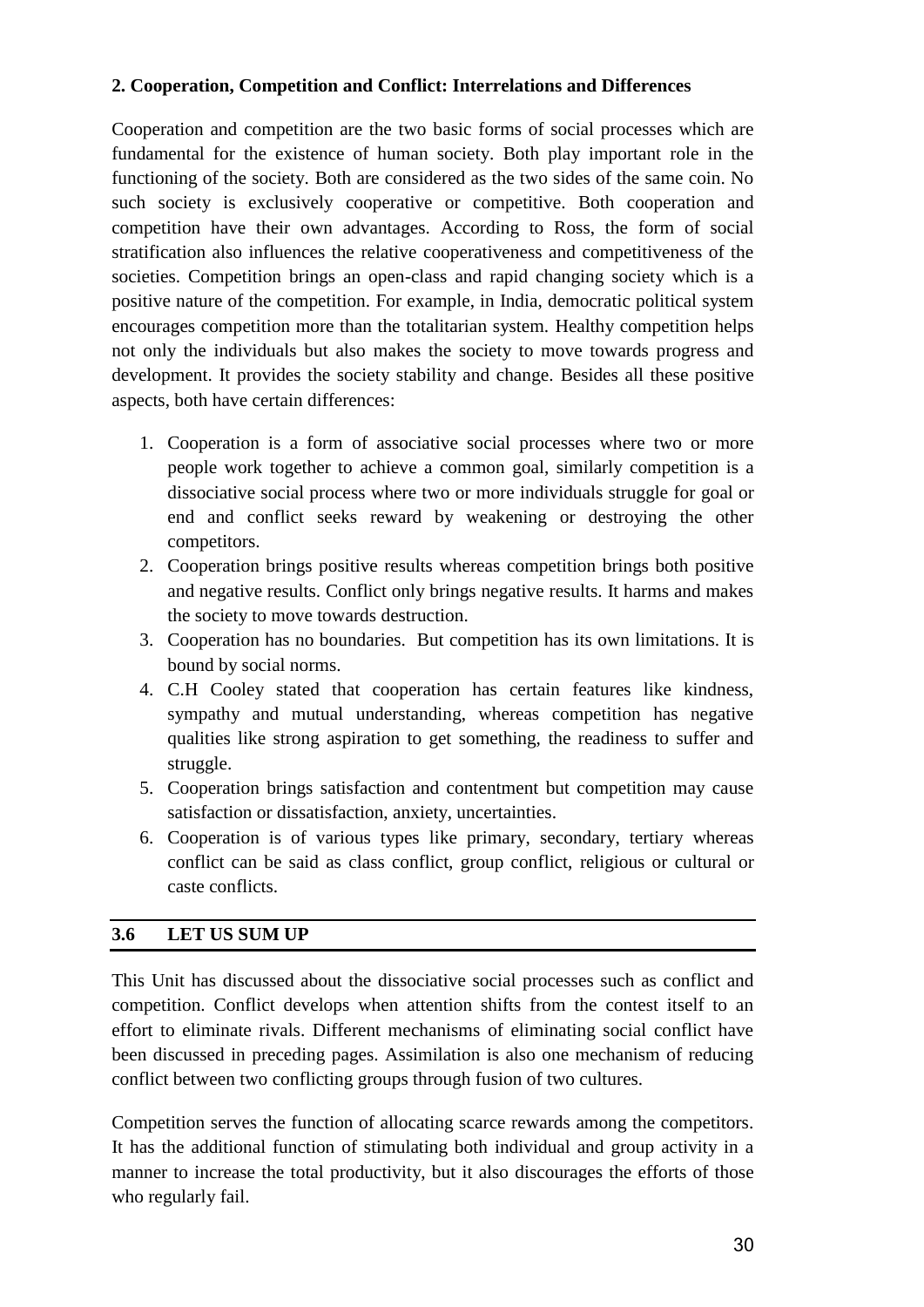Traditional societies are likely to be less competitive than urban, industrialized societies. Life in urbanized societies offers many opportunities, large or small, to prove oneself competitively. Today we are much concerned about involving people throughout the world in large-scale problem-solving. The problems of the world – health, education, peace and war, preservation of the ecology, allocation of scarce resources – cannot be solved by individual people or individual nations. They can be solved only by cooperation and collaboration. Besides this, social contact, which inevitably initiates conflict, accommodation, or assimilation invariably, creates sympathies, prejudices, personal and moral relations, which modify, complicate and control competition.

Conflict, assimilation and accommodation are all intimately related to control. Competition is universal in the world of living things. The cumulative effects of innovations, technological revolution, environmental crisis, generation gap, new value orientation, break-up of the normative structure etc. are the factors which create conflicts. Social interaction is the reciprocal influences which human being exert on each other through inter stimulation and response. Social interaction and social process are interrelated factors. Society is an expression of different social processes and there are variety forms of social processes. Among the various processes, cooperation, conflict and competition are the important one.

#### **3.7 GLOSSARY**

- **Competition:** Competition is impersonal, unconscious, continuous struggle between individuals or groups for satisfaction which, because of their limited supply, all may not have. Competition is that form of social action in which we strive against each other for the possession of or use of some limited material or non-material good.
- **Conflict:** Conflict is the social process in which individuals or groups seek their ends by directly challenging the antagonist by violence or threat of violence.
- **Human behaviour:** Any response or reaction of an individual i.e. anything an individual does, says, thinks or feels.
- **Social order:** A condition/situation of a society/group characterized by the predominance of harmonious social relationships.

**Social Distance:** degree to which individuals are willing to interact with people from different social background.

#### **3.8 CHECK YOUR PROGRESS: ANSWER KEYS**

Answer to Q.1: Conflict is formally defined as the process of seeking to obtain rewards by eliminating or weakening the competitors.

Conflict is an ever-present process in human relations. It may be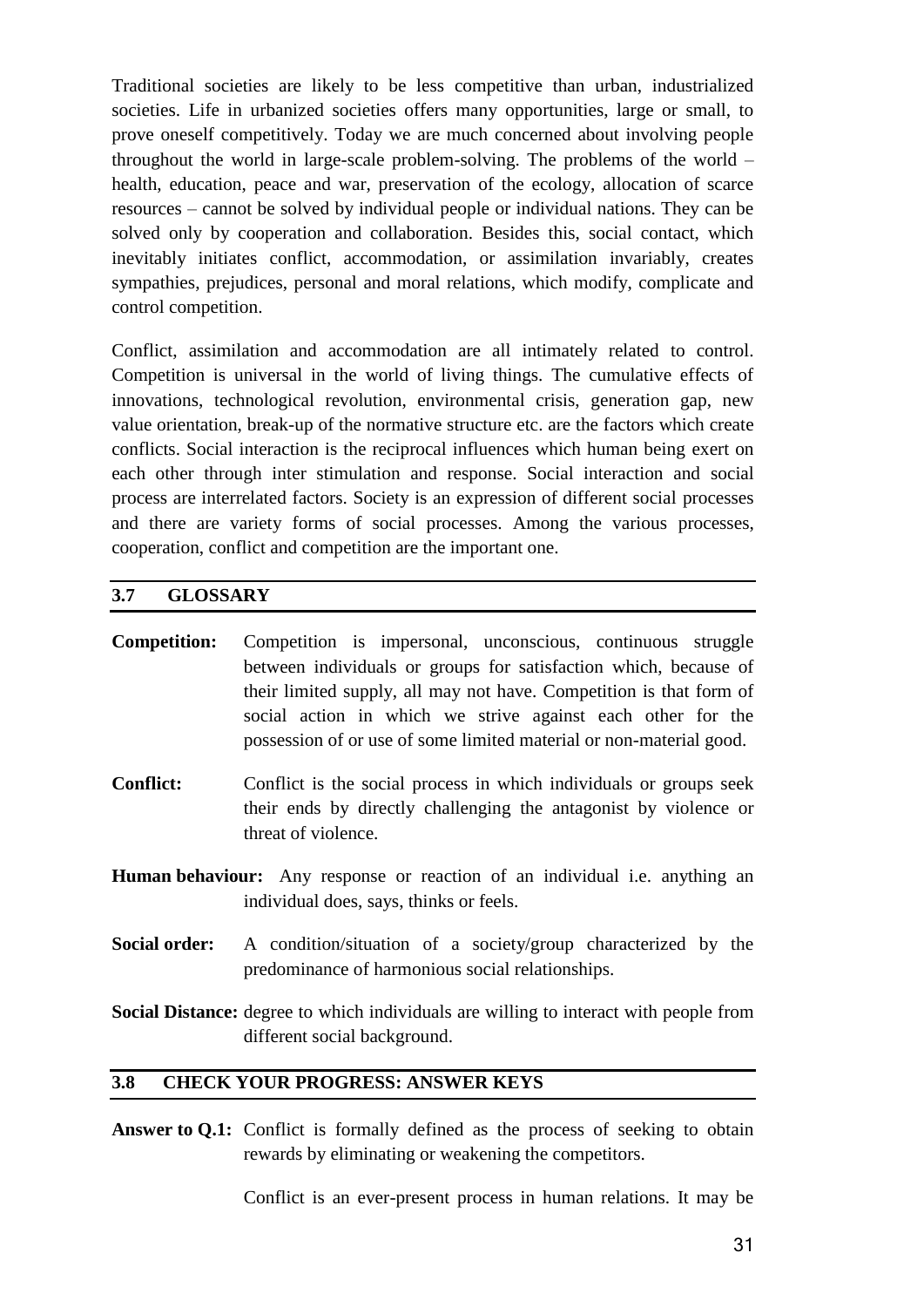solved at one level, as when there is agreement on ends, and break out anew over the question of means. One may raise a profound question as to why conflict is such a constant feature of human society. The answer lies in the basic nature of human society. Human society is not a tightly compressed affair but instead has a loose integration. The integration is not on a biological but on a mental level. It must be created anew and constantly maintained through psychic processes such as indoctrination, inspiration and repetition. It must somehow rest on the possession of common and extra-personal ends on the part of its members. These ends cannot come from man's biological but only from communicative contact with his fellows; they thus differ greatly from one society to another because they are associated with differences of culture. This, then, gives first basis of conflict- ethnocentrism- the dislike of people with different culture and different ultimate ends from one's own.

- Answer to  $Q.2$ : In contrast to conflict, which aims to destroy or liquidate the opponent, competition simply aims to out-do the competitor in achieving some mutually desired goal. It is thus a modified form of struggle. It implies that there are rules of game to which the competitors must conform and that behind these rules, justifying and maintaining them, is a common set of values superior to the competitive interest. It also implies an absence of coercion. The rules are so arranged that the ends must be obtained by other methods than fraud or physical force.
- Answer to Q.3: Present day society is characterized by excessive amount of competition. Today man overlooks the institutions and rules, which alone make competition work-the protection of property, the enforcement of contracts, and the prevention of fraud. He overlooks the common ends and values which are not competitive but which are superior to those that are. He forgets that competition can be vicious as well as beneficent, that it can lead to starvation in the midst of plenty, to fear and insecurity; to instability and panic. Today we have forgotten that unlimited competition leads inevitably to monopoly, that the very success of strong leads to gigantic power over the weak and creates such inequality that a mockery is made of free contract .

#### **3.9 MODEL QUESTIONS**

- **A) Short Questions** (Answer each question in about 150 words)
	- Q.1: Define competition.
- **B) Long Questions** (Answer each question in about 300-500 words)
	- Q.1: Write in brief about the causes and characteristics of conflict.